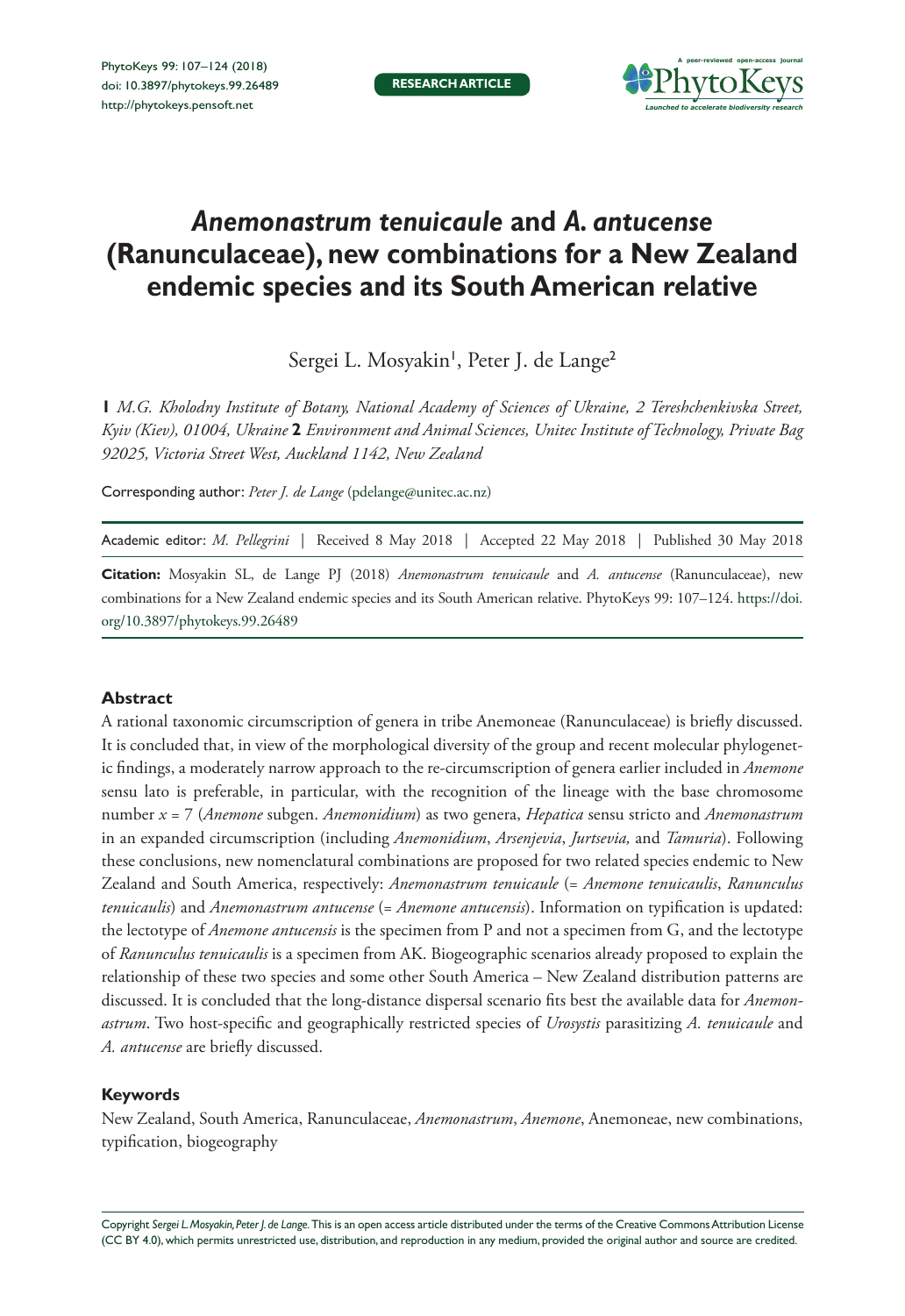### **Introduction**

Recent molecular phylogenetic results obtained for taxa of the tribe Anemoneae (Ranunculaceae) and, in particular, *Anemone* L. sensu lato and *Clematis* L. (see Hoot et al. 1994, 2012; Hoot 1995; Ehrendorfer 1995; Ehrendorfer and Samuel 2000, 2001; Schuettpelz and Hoot 2000, 2001; Schuettpelz et al. 2002; Meyer et al. 2010; Pfosser et al. 2011; Xie et al. 2011; Cossard et al. 2016; Lehtonen et al. 2016; Elliott 2016; Jiang et al. 2017), stimulated the long-standing discussion on a rational taxonomic circumscription of genera in that group. In particular, Mosyakin (2016) argued that the very broad taxonomic circumscription of *Anemone*, as outlined by Hoot et al. (2012) [including *Hepatica* Mill., *Pulsatilla* Mill., *Knowltonia* Salisb., *Barneoudia* Gay, *Oreithales* Schtdl., and many other generic segregates], is morphologically poorly justified. Moreover, if *Clematis* is indeed confirmed as phylogenetically rooted in *Anemone* sensu lato, as suggested by Lehtonen et al. (2016) and in some earlier publications (see discussion in Wang et al. 2009; Pfosser et al. 2011; Cossard et al. 2016), then the taxonomic recognition of *Anemone* (as outlined by Hoot et al. 2012) will be also unnatural from the phylogenetic viewpoint.

The new molecular phylogenetic results reported by Jiang et al. (2017) indicated non-monophyly of *Anemone* s.l. (in the wide circumscription accepted by Hoot et al. 2012), as revealed by plastid datasets. At least one of their tree topologies (based on the combined nrITS + *atpB*-*rbcL* datasets, the same markers as those used by Hoot et al. 2012), however, suggested the sister position of the clades of *Anemone* (incl. *Hepatica* etc.) and *Clematis* + *Anemoclema* (Franch.) W.T. Wang. These findings partly contradict but mostly confirm the results of Lehtonen et al. (2016), who reported that *Clematis* (with *Anemoclema* as the sister genus; see also Zhang et al. 2014) is phylogenetically rooted in *Anemone* sensu lato. However, there are some evident gaps in the sampling of taxa used by Jiang et al. (2017) in their analysis: in particular, no taxa of *Anemone* sect. *Anemone* and early-branching taxa of *Anemone* sect. *Pulsatilloides* DC. (sensu Hoot et al. 2012) were included, which may have resulted in different and distorted tree topologies. Further molecular phylogenetic studies involving all major subclades of Anemoneae are needed to clarify the position of *Clematis* in relation to taxa of *Anemone* sensu lato.

Jiang et al. (2017: 13) also provided "Recommendations for reclassification of tribe Anemoneae", in which they stated that the "subgenus *Anemoniudium* [sic! *Anemonidium* – S.M. & P.dL.] (Spach) Juz. needs to be separated as an independent genus, *Hepatica*. In the new genus *Hepetica* [sic! *Hepatica* – S.M. & P.dL.], four sections were recognized, *Hepatica* Spreng., *Anemonidium* Spach, *Keiska* [sic! *Keiskea* – S.M. & P.dL.] Tamura, and *Omalocarpus* DC.". However, if we accept that recommendation to expand the generic limits of *Hepatica* so dramatically, it will be highly disruptive for nomenclature because numerous new nomenclatural combinations will be required, resulting from transfers of many taxa of *Anemone* (sections *Keiskea* Tamura, *Anemonidium* Spach, and *Omalocarpus* DC. as accepted in Hoot et al. 2012) to the newly circumscribed *Hepatica*.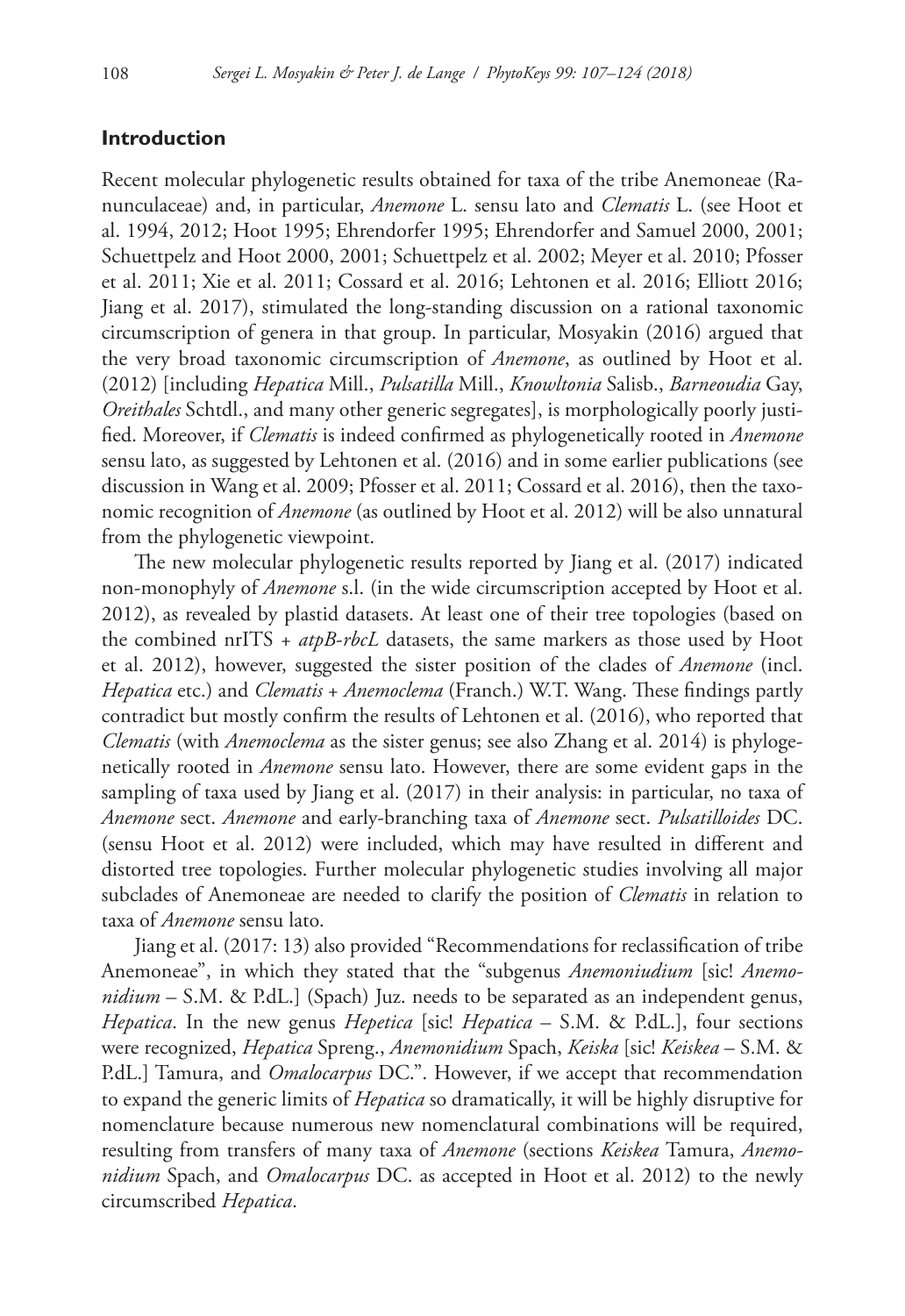Other options of phylogenetically non-controversial and taxonomically rational re-circumscription of genera in the group of *Anemone* sensu Hoot et al. (2012) were recently discussed by Mosyakin (2016) who, in particular, advocated the recognition of the lineage with the base chromosome number *x* = 7 (*Anemone* subgen. *Anemonidium* sensu Hoot et al. 2012) as comprising two genera, *Hepatica* in its traditional circumscription and *Anemonastrum* Holub in an expanded circumscription, including *Anemonidium* (Spach) Holub, *Arsenjevia* Starod., *Jurtsevia* Á. Löve & D. Löve*,* and *Tamuria* Starod. The clade of "*Anemone*" with *x* = 7 and its two main subclades corresponding to the genera *Hepatica* and *Anemonastrum* in the circumscriptions proposed above were consistently and reliably revealed in all recent phylogenetic analyses (e.g., Pfosser et al. 2011, Hoot et al. 2012, Jiang et al. 2017 and references therein). Thus, the recognition of the newly outlined *Anemonastrum* will also allow continued generic recognition of *Hepatica*, a group very well distinguished morphologically, which was widely accepted as a separate genus in many standard floras and other publications (e.g., Juzepczuk 1937; Steyermark and Steyermark 1960; Duncan and Keener 1991; Tutin and Chater 1993; Tamura 1993, 1995; Czerepanov 1995; Fu and Robinson 2001; Uotila 2001; Luferov 2004; Malyshev 2012; Tzvelev 2012). At present, nomenclatural combinations for many species and several infraspecific and infrageneric entities in *Anemonastrum* already exist; they were validated mainly by Holub (1973) and later by some other authors (Löve and Löve "1975" (published 1976); Starodubtsev 1989, 1991; Raus 2011a, 2011b; Tzvelev 2012; and others). Several new nomenclatural combinations in *Anemonastrum* (mainly for North American taxa) have been recently validated by Mosyakin (2016). Additional nomenclatural transfers are now considered in parallel with continued taxonomic reassessment of *Anemone* sensu lato (Ziman et al. in prep.).

Christenhusz and Byng (in Christenhusz et al. 2018: 73) briefly discussed the recent molecular phylogenetic publications on Anemoneae and also advocated the recognition of several genera segregated from *Anemone* sensu lato. In particular, they recommended to recognize the following genera: *Anemone*, *Anemonidium*, *Eriocapitella* Nakai, *Knowltonia*, *Hepatica*, and *Pulsatilla* (Christenhusz et al. 2018: 73), and proposed new combinations for some species in *Anemonidium*, *Eriocapitella*, and *Knowltonia*. The principles of selection of species for these new combinations remain unclear to us because many other taxa of these groups were left untouched by these authors. Fortunately, Christenhusz et al. (2018: 1) included the following explanation (which is rather unusual, as for nomenclatural publications): "Inevitably we will have omitted some combinations, but this is not intentional. It is also possible that new combinations already existed but were not included in any of the standard databases cited above and hence we may have overlooked these. We apologize for these discrepancies and unintentional superfluous names, and we shall correct errors in future updates".

Moreover, Christenhusz and Byng (in Christenhusz et al. 2018: 73) evidently did not notice that the generic name *Anemonastrum* (Holub 1973) is of priority over *Anemonidium* (Holub 1974) and, among other nomenclatural novelties, proposed the new combination *Anemonidium narcissiflorum* (L.) Christenh. & Byng for *Anemone*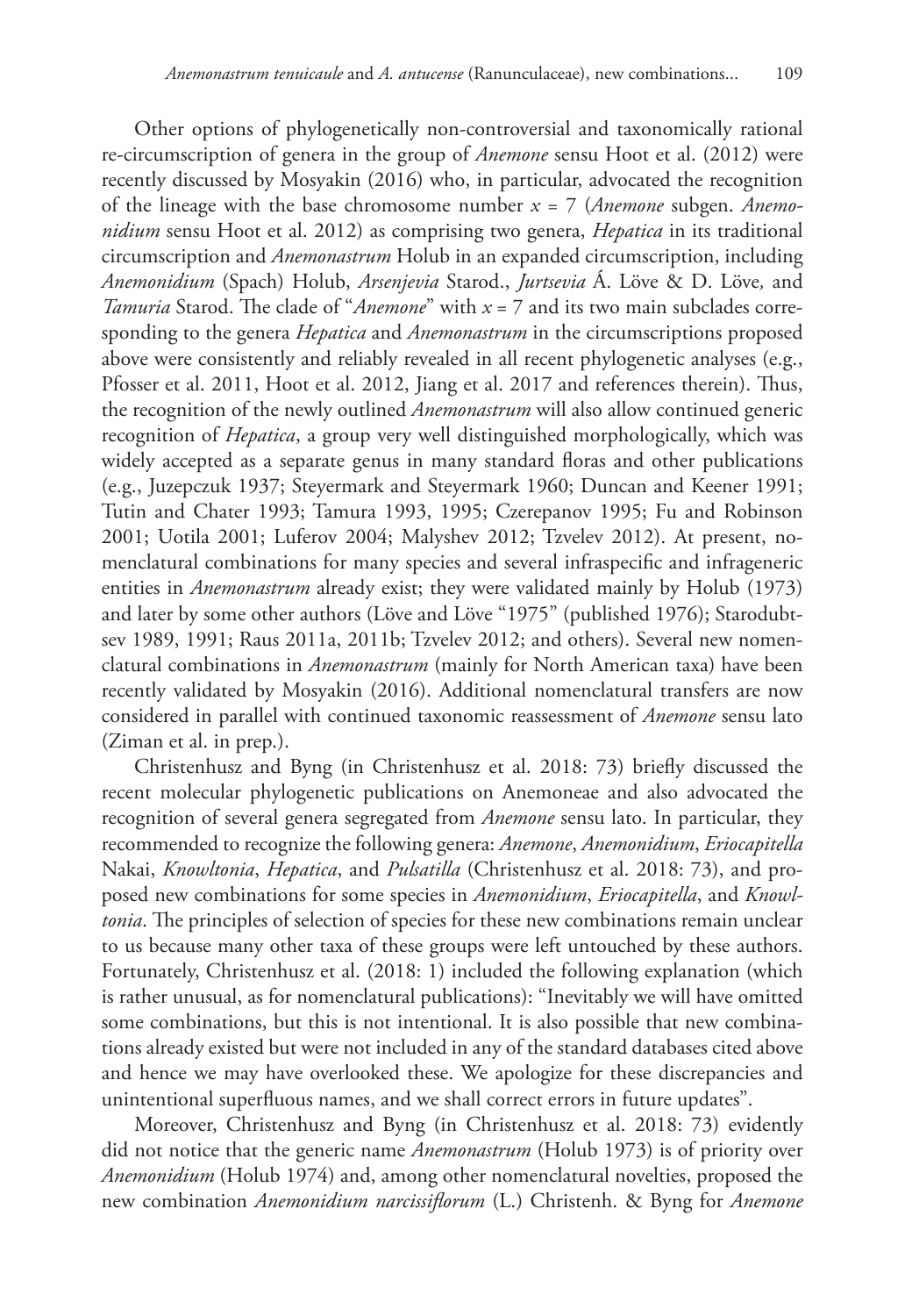*narcissiflora* L., which is the type of *Anemone* sect. *Omalocarpus* DC., and thus also the type of the replacement name *Anemonastrum* (see Holub 1973: 158). Consequently, the name *Anemonastrum* should be used for the genus in that particular circumscription, as it has been already indicated by Mosyakin (2016).

Considering the various nomenclatural options and available phylogenetic and morphological evidence, we conclude that segregation of several genera from *Anemone* sensu lato is at least strongly preferable, if not inevitable. On the other hand, we believe that the generic over splitting of *Anemone* sensu lato in general and the *Anemonastrum* group in particular into numerous "narrow" genera, as proposed by Starodubtsev (1989, 1991, 1995) and accepted by some other authors (e.g., Czerepanov 1995; Malyshev 2012; Tzvelev 2012), should not be recommended, partly because some of the proposed generic segregates are in fact unnatural non-monophyletic assemblages of phylogenetically quite unrelated taxa. Most of recent taxonomic revisions of various groups of *Anemone* sensu lato or its infrageneric groups (Tamura 1993; Tutin and Chater 1993; Dutton et al. 1997; Wang et al. 2001; Luferov 2004; Ziman et al. 2004a, 2004b, 2004c, 2005, 2006a, 2006b, 2007, 2008; Ehrendorfer et al. 2009) usually applied a rather traditional generic concept, with recognition of *Hepatica*, *Pulsatilla*, and a resulting paraphyletic *Anemone*.

Here we propose new combinations for two species from the Southern Hemisphere, which clearly belong to *Anemonastrum* in its new circumscription and are interesting outliers from a biogeographic and conservation viewpoint.

# **Taxonomic history of** *Anemone tenuicaulis* **and** *A. antucensis* **and their biogeographic links**

The species widely accepted until recently as *Anemone tenuicaulis* (Cheeseman) Parkin & Sledge was originally described from New Zealand by Cheeseman (1885) as a species of *Ranunculus* L., *R. tenuicaulis* Cheeseman. At the time of its recognition Cheeseman (1885) commented that his new species is a "very distinct and well-marked plant" (Fig. 1), and indeed it was considered an oddity in the New Zealand flora. The species was accepted in *Ranunculus* in New Zealand Flora treatments (e.g., Kirk 1899; Cheeseman 1906, 1925) until the 1930s, when Parkin and Sledge (1935) provided reliable morphological evidence for the placement of that taxon in *Anemone*. In that paper they also discussed its possible biogeographic links with the South American species *A. antucensis* Poepp. (Poeppig 1833) (Fig. 2) and the Tasmanian taxon *A. crassifolia*  Hook. (Hooker 1840). Since 1935, the New Zealand species was commonly accepted as *Anemone tenuicaulis* (e.g., Allan 1961; Webb et al. 1988; de Lange 2004; de Lange et al. 2006; de Lange and Rolfe 2010; Schönberger et al. 2017) and its placement in *Anemone* was not challenged. However, Christenhusz and Byng (in Christenhusz et al. 2018: 73) recently transferred it to *Anemonidium*, as *A. tenuicaule* (Cheeseman) Christenh. & Byng, but in fact in their circumscription the genus should be called *Anemonastrum* (see comments above and our new combination below).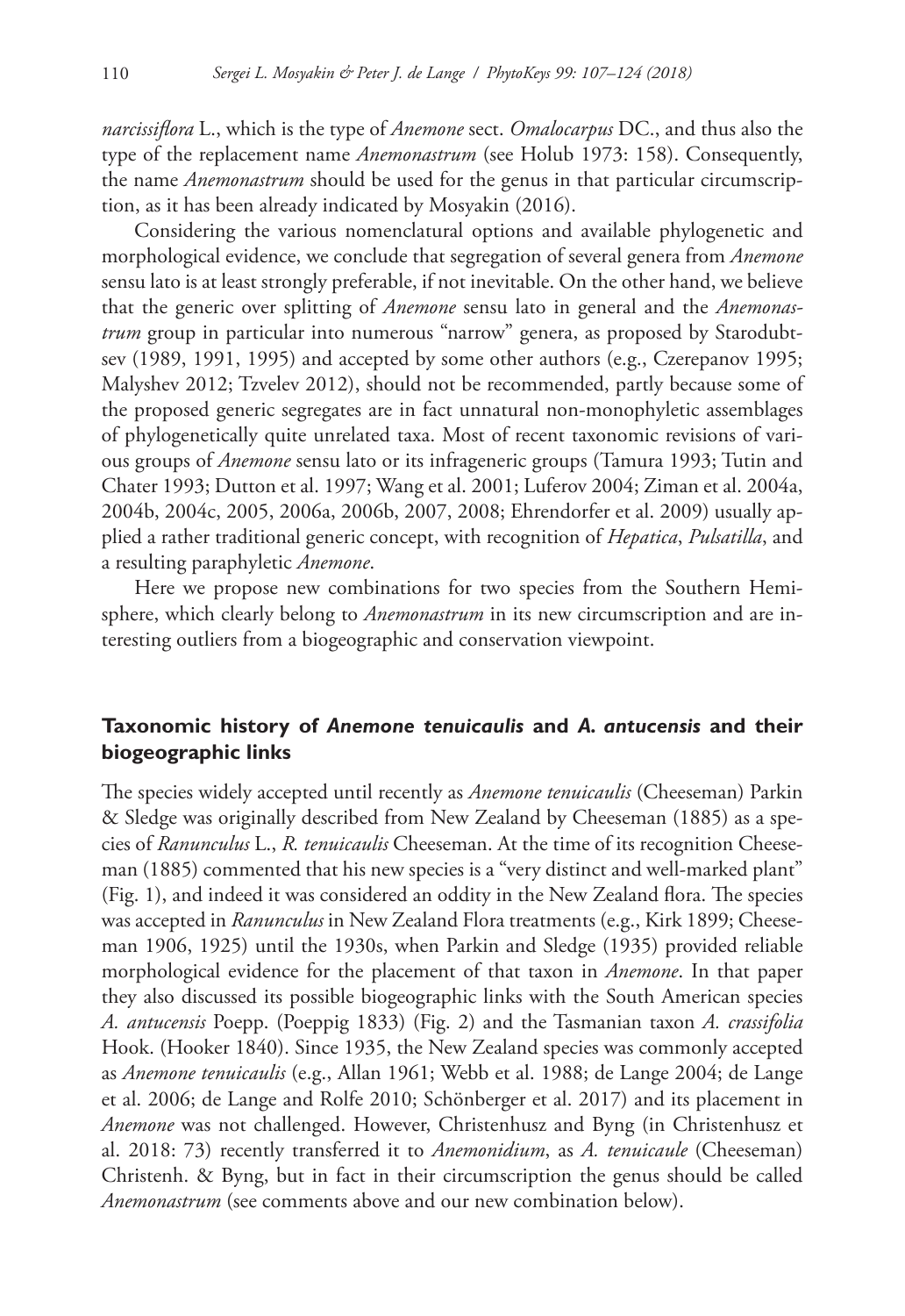

**Figure 1.** *Anemonastrum tenuicaule*. **A** Flowering plant. Hunter Mountains, Fiordland, South Island, New Zealand (photo: J. Bythell) **B** Flowering plant, Southland, South Island, New Zealand (photo: R. Hindmarsh-Walls) **C** Basal leaves, Southland, South Island, New Zealand (photo: R. Hindmarsh-Walls) **D** Fruiting plant, Minaret Burn, Otago, South Island, New Zealand (photo: J.W. Barkla)

The species is a biologically sparse, naturally uncommon plant of mountain areas of the southern North and South Islands of New Zealand (Allan 1961; Webb et al. 1988; de Lange 2004). Its current conservation status is "At Risk – Naturally Uncommon" (de Lange et al. 2009; de Lange et al. 2013).

The geographical proximity of New Zealand *Anemone tenuicaulis* and Australian *A. crassifolia* has tempted many authors to hypothesize on their close relationships (Parkin and Sledge 1935; Hoot et al. 1994; Schuettpelz and Hoot 2000). That opinion was accepted in recent Australian floras. For example, Eichler and Jeanes (2007: 297) commented that the closest ally of *A. crassifolia* "appears to be the New Zealand *A. tenuicaulis* (Cheeseman) Parkin & Sledge, which is the only other Australasian *Anemone*. Its affinities are closer to South American species of *Anemone* sect. *Rivularidium* Jancz. than to Asian species" (also cited by Duretto 2009: 5).

Only reliable molecular phylogenetic evidence finally demonstrated the positions of the New Zealand and Tasmanian species in two distant clades (in fact, different genera, as accepted here) and the relatedness of *A. tenuicaulis* and *A. antucensis* (Ehrendorfer and Samuel 2000, 2001; Schuettpelz et al. 2002; Hoot et al. 2012). *Anemone crassifolia* was reported positioned in the clade of *Anemone* sect. *Pulsatilloides* DC. (sensu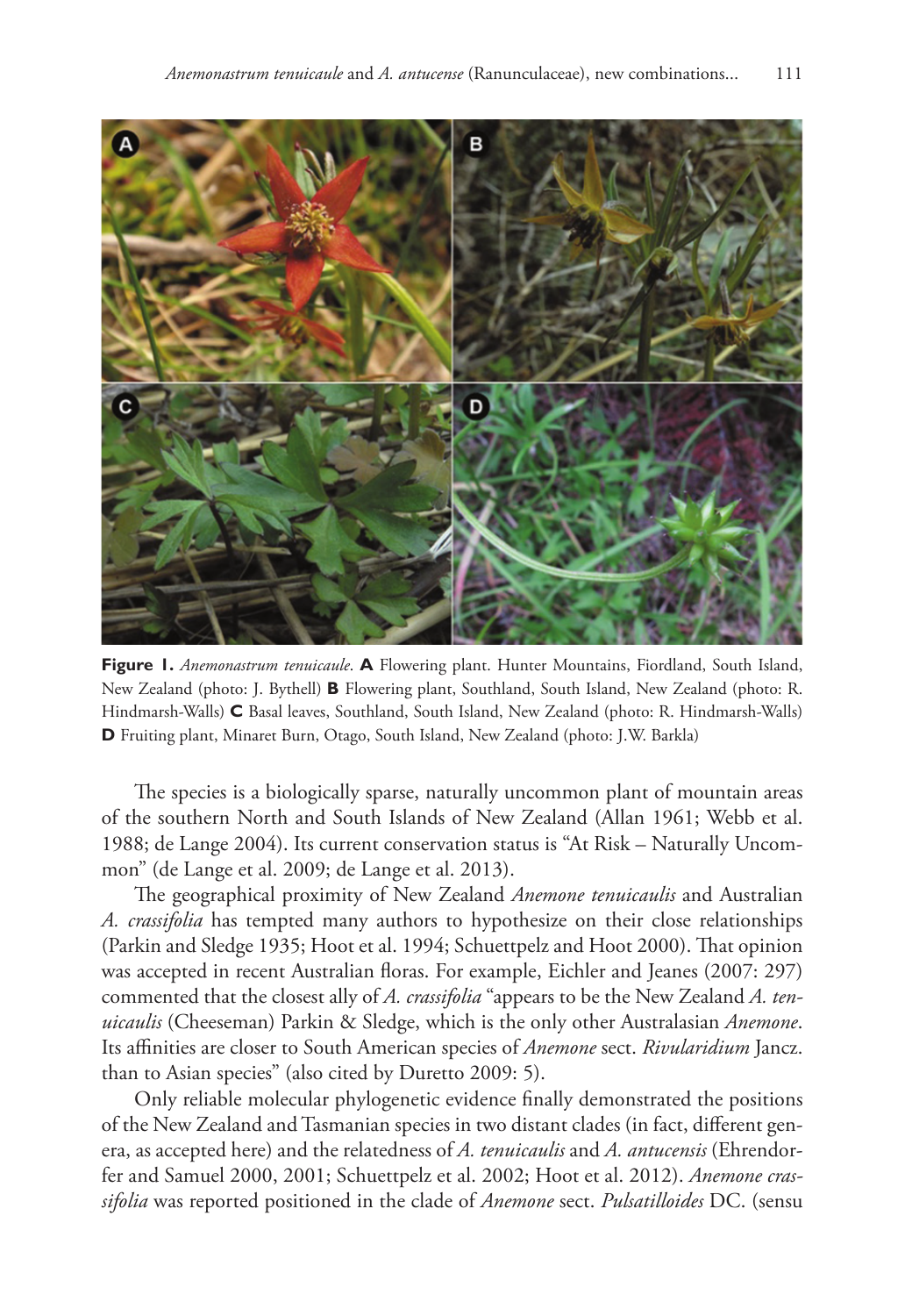

**Figure 2.** *Anemonastrum autucense*. **A** Flower, Parque Nacional Nahuelbuta, Chile, South America **B** Foliage – showing basal leaves, cauline leaves, and bracts, Parque Nacional Nahuelbuta, Chile, South America (photos: P. B. Pelser).

Hoot et al. 2012), its subclade consisting of several South American taxa, including those earlier placed in genera *Barneoudia* and *Oreithales*. Christenhusz and Byng (in Christenhusz et al. 2018: 75) recently transferred the Tasmanian species to *Knowltonia* as *K. crassifolia* (Hook.) Christenh. & Byng. This transfer is in line with the earlier suggestion by Mosyakin (2016), who proposed to recognize *Knowltonia* in an expanded circumscription and was preparing corresponding nomenclatural transfers (which are, of course, not needed now).

*Anemone tenuicaulis* has the base chromosome number  $x = 7$  ( $2n = 28$ ) (Hair 1963, Ehrendorfer 1995, Ziman et al. 2006), which is typical for all those members of *Anemonastrum* and *Hepatica*, for which chromosome numbers are known. In contrast, the base chromosome number  $x = 8$  is reported for *A. crassifolia* (Schuettpelz et al. 2002), which indicates its position in another large clade of Anemoninae containing typical representatives of *Anemone* sensu stricto and some other subclades. Interestingly, Ziman et al. (2006) reported for *A. crassifolia* the chromosome numbers  $x = 7$ (with reference to Huynh 1970) and  $x = 8$  (referenced to Schuettpelz et al. 2002); however, the article by Huynh (1970) contains no data on chromosome numbers of that species. Thus, the indication of *x* = 7 for *A. crassifolia* was erroneous and probably caused by some misunderstanding.

Palynomorphological data also indicate that *Anemone tenuicaulis* and *A. crassifolia* are not related: spiroaperturate pollen grains of *A. crassifolia* are fundamentally different in their morphology from tricolpate pollen of *A. tenuicaulis* and *A. antucensis* (Huynh 1970; Moar 1993). Despite that fact and some other morphological differences, Huynh (1970: 93) rather paradoxically concluded that *A. tenuicaulis* "is probably more closely related to the Tasmanian *A. crassifolia*, in spite of a marked difference in their habit".

Judging from the available morphological, taxonomic, biogeographic, and molecular phylogenetic data, *Anemonastrum* (in the circumscription accepted here) most probably initially diversified somewhere in East Asia and/or the Beringian region.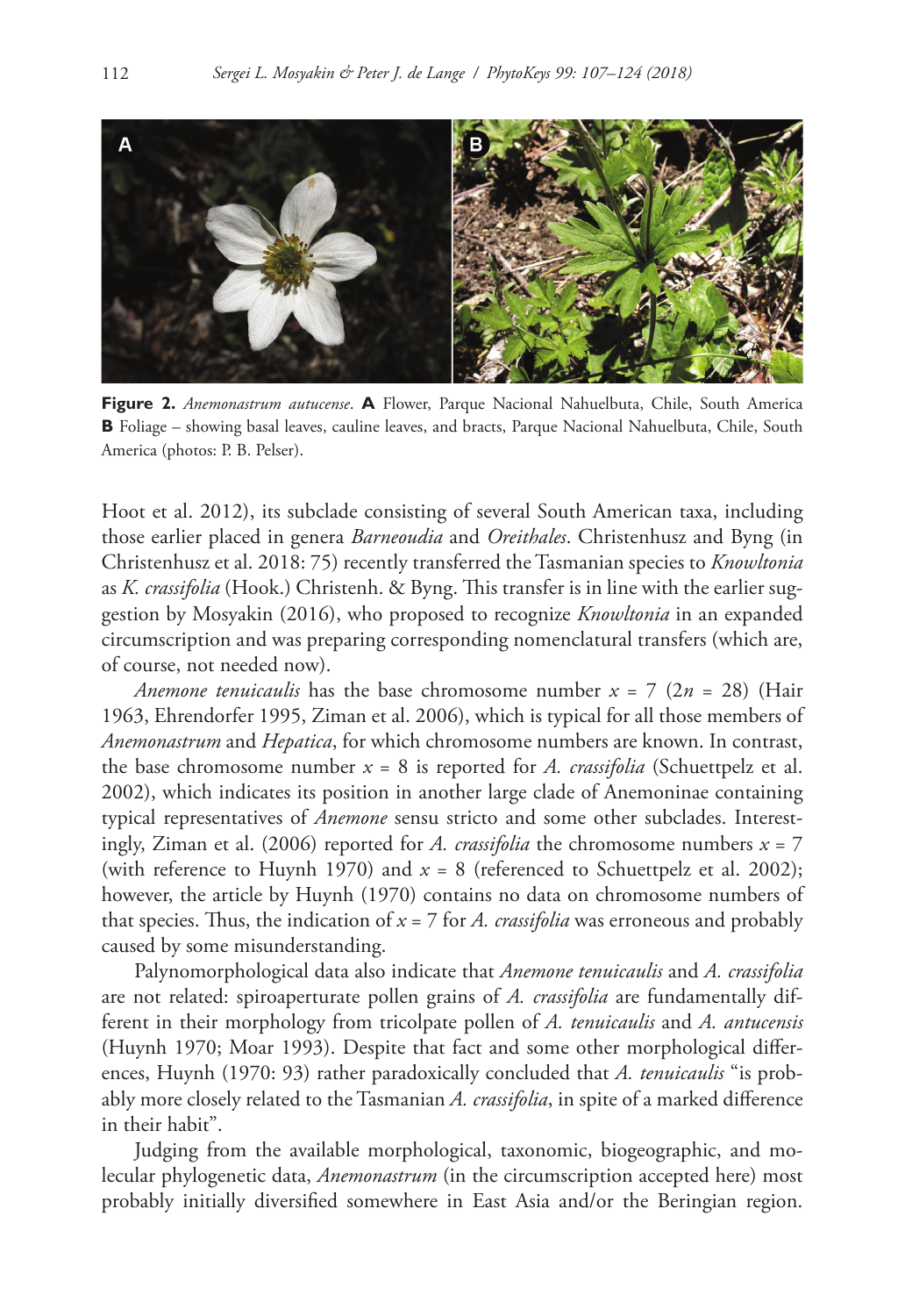From that hypothetical center of origin and early diversification, some representatives of the genus migrated westward to western and partly southern Asia (forming secondary centers of diversity, e.g. the Himalayas: see Ziman et al. 2001; 2007, Elliott 2016) and other regions of Eurasia (Ziman et al. 2005, 2006a), while another ancestral stock migrated eastward to North America. From North America some taxon (or taxa?) dispersed to the mountains of South America, and then from southern South America to New Zealand, possibly via Antarctica (see Meudt 2006, Winkworth et al. 2015). Cases of amphitropical disjunctions of North and South American plant taxa though uncommon are not unique (see an overview in Simpson et al. 2017 and references therein). It is also postulated that some groups of plants reached New Zealand from South America either by direct long-distance dispersal between those regions or via movement across Antarctica (see Raven 1973; Pole 1994; Macphail 1997; Winkworth et al. 1999; Wardle et al. 2001; Winkworth et al. 2002, 2005; Winkworth et al. 2015; Mosyakin et al. 2007; Meudt 2006; Sanmartín et al. 2007 and references therein). Alternatively, some genera may have been 'shed' from Antarctica into South America, New Zealand and Australia as conditions in Antarctica deteriorated and the land became fully ice-bound (Wardle et al. 2001). That said, the case for movement of biota along the Antarctic continent or outward dispersal from there though widely postulated, needs more critical assessments. With respect to New Zealand, this is especially so as the alpine region of that country was scarcely developed when Antarctica became fully ice-bound (Heenan and McGlone 2013).

As both *A. tenuicaulis* and *A. antucensis* have hooked or even spirally curved styles on tops of achenes, which are hardened in fruit, they are capable of being attached to animals (zoochorous dispersal, epizoochory). Thus, zoochory (most probably ornithochory, dispersal by birds – see Thorsen et al. 2009) may also have facilitated the migration of an ancestor of *A. antucensis* from North America to South America and subsequent migration of an ancestor of *A. tenuicaulis* from South America to New Zealand.

Schuettpelz and Hoot (2000) initially considered a possibility of the direct migration of an ancestral taxon of *A. tenuicaulis* from Asia to New Zealand. However, Ehrendorfer and Samuel (2000: 783), commented that the "suggestion of a direct dispersal from Asia to New Zealand (Schuettpelz and Hoot 2000) is not compatible with the much closer molecular affinity of *A. tenuicaulis* with the South American *A. antucensis* than with the Northern Hemisphere species pair *A. dichotoma* + *A. canadensis*". Additional molecular data suggested that the South America – New Zealand disjunction in this case is better explained by a long-distance (or step-stone?) westward migration event (Schuettpelz et al. 2002; Hoot et al. 2012). It is not yet clear whether it was a direct dispersal from South America, or movement via intermediate stations in unglaciated parts of Antarctica sometime in the Tertiary.

The age estimates of the South America – New Zealand disjunction in the case of *Anemone* sensu lato remain controversial. Ehrendorfer and Samuel (2000: 783) mentioned that for the *A. antucensis*/*A. tenuicaulis* disjunction "one might speculate a late Miocene age" and that for pre-Pliocene migrations "the still more or less unglaciated Antarctic evidently has been an important link and transit area". Considering the close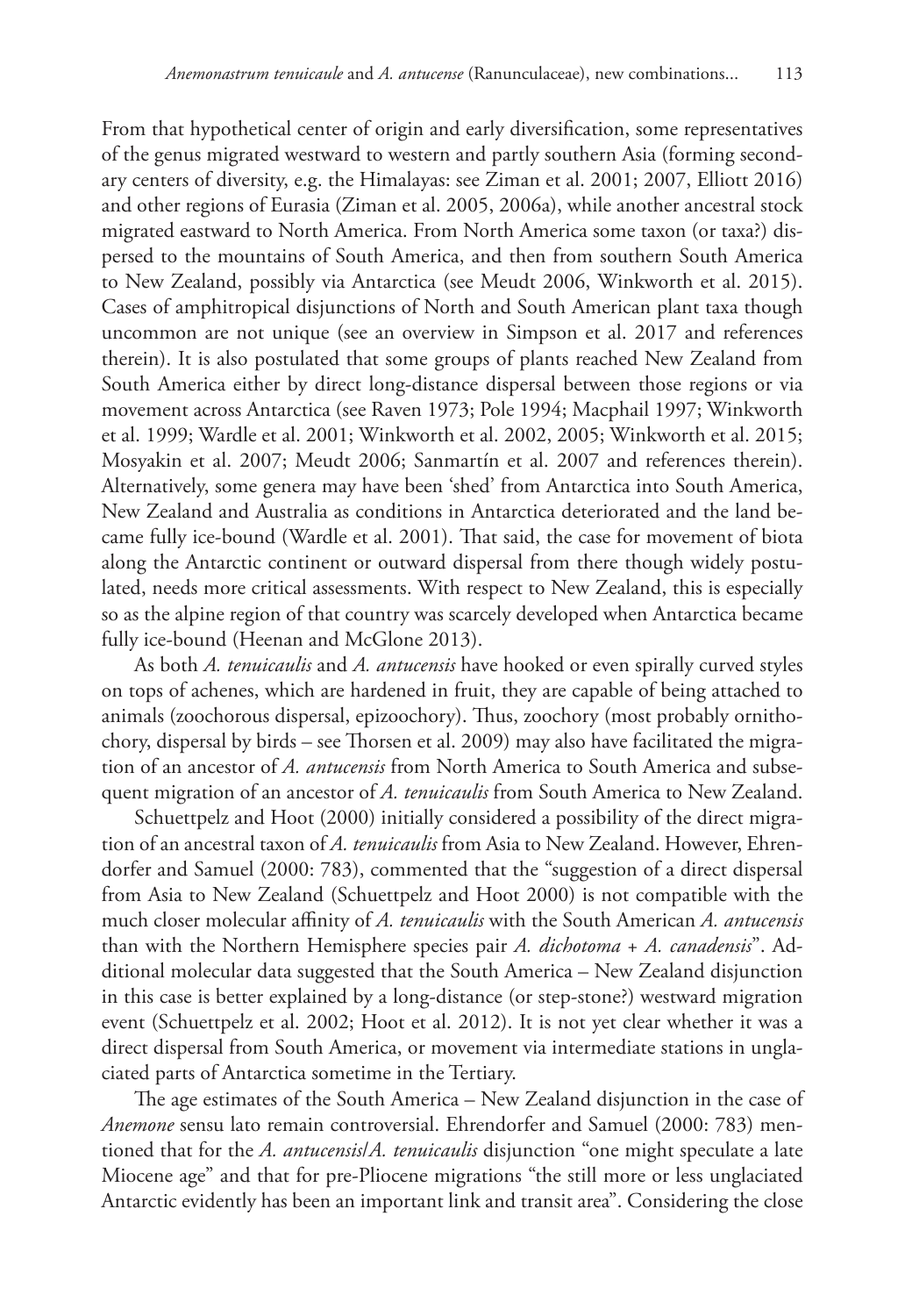relationships and probably quite recent time of divergence of *A. antucensis* and *A. tenuicaulis*, the hypothesis of migration of a founder species to New Zealand *via* yet unglaciated parts of Antarctica or through some other formerly existing hypothetical landmasses or land bridges (as initially hypothesized by Parkin and Sledge 1935) is possible but less probable than the preferred North America – South America – New Zealand long-distance dispersal. It is also worth noting that very similar phylogenetic and biogeographical patterns were revealed for representatives of another genus of Ranunculaceae, *Caltha* L. (see Schuettpelz and Hoot 2004), as well as for some genera from other families.

## **Possible biogeographic links of two host-specific species of smut fungi parasitizing** *Anemone antucensis* **and** *A. tenuicaulis***?**

Additional indirect evidence of a phylogenetically isolated position of *Anemone antucensis* among other South American species of *Anemone* sensu lato is available from the fields of mycology and phytopathology. In particular, many of taxa of *Anemone* sensu lato are parasitized by *Urocystis anemones* (Pers.) G. Winter, a smut fungus widespread in the Holarctic (Denchev et al. 2000) but in South America known only on the Chilean *Anemone decapetala* Ard. (Piątek 2007, and references therein). However, *Urocystis antucensis* (Liro) M. Piątek seems to be an endemic species reported only on *A. antucensis* from Chile. Piątek (2007: 96) commented that since the time when *Tuburcinia antucensis* Liro (1922), the basionym of *Urocystis antucensis*, was described, it "has been completely forgotten and not reassessed by any smut taxonomist. Although I originally expected this species to represent one of the already known *Urocystis* species on various *Anemone* species described from elsewhere, I was surprised to find that it is a distinct and separate species".

*Anemone tenuicaulis* is also parasitized by a host-specific smut fungus apparently endemic to New Zealand, *Urocystis novae-zelandiae* (G.Cunn.) G.Cunn. (Vánky and McKenzie 2002; Piątek 2007). Earlier records of *Urocystis anemones* on New Zealand's species of *Ranunculus* are erroneous and in fact belong to another species of smut fungi, *Urocystis ranunculi* (Libert) Moesz (see McKenzie and Vánky 2001, 2002). *Urocystis novae-zelandiae* is listed in New Zealand as "Data Deficient" because it is known from so few collections (Hitchmough and Bull 2005). However, it has also been listed as "Vulnerable" by *The Global Fungal Red List Initiative* (Denchev et al. 2015) though on what basis is not clear, as its host plant is not similarly threatened but rather a naturally uncommon, biologically sparse species of mostly secure montane to alpine habitats in New Zealand (de Lange et al. 2013, as *Anemone tenuicaulis*). It is more likely that *Urocystis novae-zelandiae* is being overlooked rather than that it is truly threatened.

It would be interesting to check, using molecular and morphological approaches, if these two species of parasitic fungi, *U. antucensis* and *U. novae-zelandiae*, are related (or not?). If those two fungal species are proved to be indeed related, then their biogeographic patterns are identical to those of their hosts and probably resulted from the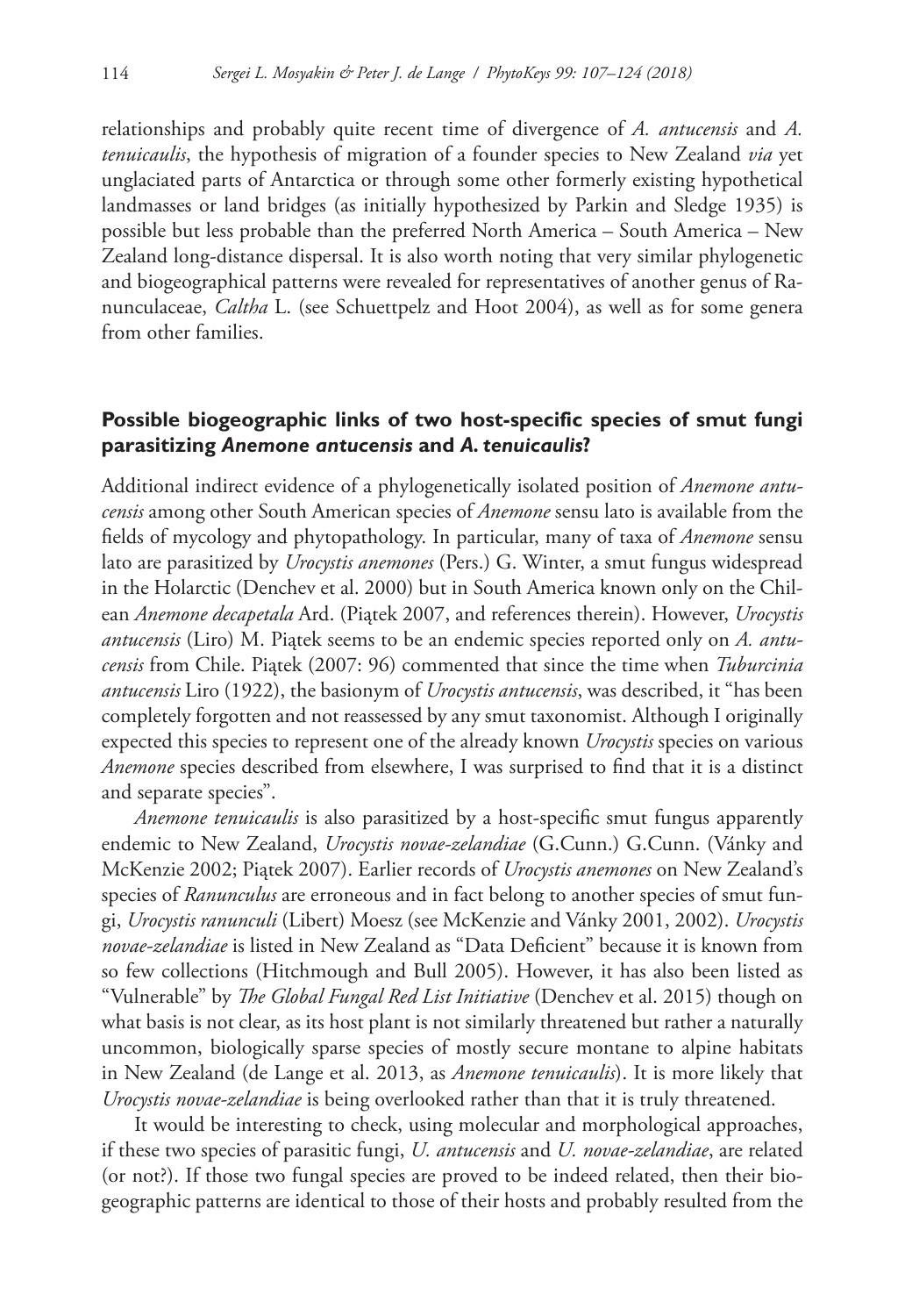same long-distance dispersal event (or events?). If these species are not related, then a host-jumping event and parallel adaptation of parasites to related hosts most probably occurred. At present, ten smut genera are reported as endemic for Australasia, and that number of endemic genera in this group is exceptionally high as compared to all other continents, "which may point at fast evolving characters and/or may be caused by the regional history, including the long-term geographic isolation of Australasia" (Lutz et al. 2012: 143).

# **Validation of new combinations**

Acronyms of herbaria are given below following *Index Herbariorum* (Thiers 2018–onward).

## *Anemonastrum antucense* **(Poepp.) Mosyakin & de Lange, comb. nov.** [urn:lsid:ipni.org:names:60476483-2](http://ipni.org/urn:lsid:ipni.org:names:60476483-2)

≡ *Anemone antucensis* Poepp., *Fragm. Syn. Pl.*: 27*.* 1833. **Lectotype (**designated by Britton 1892: 229; designation confirmed and specified here**).** CHILE. Bío Bío Province: Field label (*manu* Poeppig?): "No. 751. *Anemone*. A.". Printed label: "(Pöppig Coll. pl. Chil. III) 150. *Anemone antucensis* Kz. | Syn. pl. Amer. austr. msc. | Diar. 751 | In Chil. austr. sylv. alpin. Andes de Antuco. | Decbr. lecta". Curatorial label: "Herb. Mus. Paris | Amérique Méridionale. Poeppig. (1868 [the date of provenance?—S.M. & P.dL.], No. 34)" (P00585248!; **Isolectotypes:** G? *fide* Ziman *et al*. 2006: 2017, as "lectotype", *non vidi*, HAL0077581!, BPI181305! fragments of leaves from a syntype, affected by *Urocystis*).

**Notes.** Ziman et al. (2006: 217) provided the following type information on *Anemone antucensis*: 'Type: Chile australes, silvis alpinis, Pico de Pilque", 12.1832. Poeppig 751 (lectotype—G; isolectotype—P!)'. However, Britton (1892: 229) much earlier listed a specimen (syntype) "Poeppig 150" and noted that the "Type in the Paris Herbarium". We were able to find information on only one syntype of *A. antucensis* deposited in P. Consequently, Britton's type designation should be followed and the lectotype of *A. antucensis* is the specimen P00585248 cited above, while a specimen from G is thus considered an isolectotype.

## *Anemonastrum tenuicaule* **(Cheeseman) de Lange & Mosyakin, comb. nov.** [urn:lsid:ipni.org:names:60476484-2](http://ipni.org/urn:lsid:ipni.org:names:60476484-2)

- ≡ *Anemonidium tenuicaule* (Cheeseman) Christenh. & Byng in Christenhusz et al. (Eds) *The Global Flora* 4: 73. 2018.
- ≡ *Anemone tenuicaulis* (Cheeseman) Parkin & Sledge, *J. Linn. Soc., Bot.* 49: 647. 1935.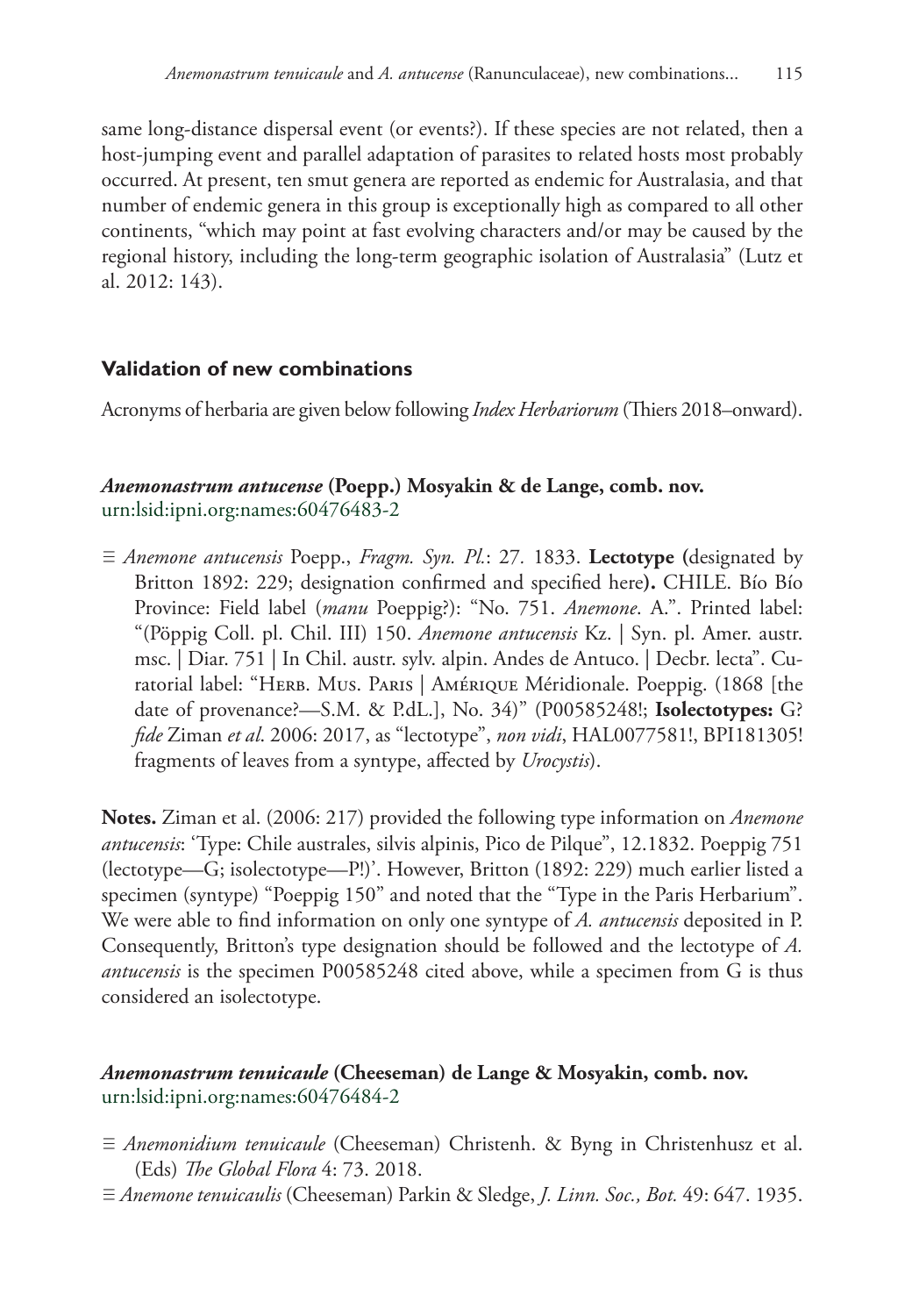≡ *Ranunculus tenuicaulis* Cheeseman, *Trans. & Proc. New Zealand Inst.* 17: 235. 1885. **Lectotype (**designated by Allan 1961: 164; accepted by Burrows 1986: 15, and confirmed and specified here)**.** NEW ZEALAND. South Island, Mountains above Arthur's Pass, Canterbury Alps. Printed and handwritten label: "HERB. T.F. Cheeseman | *Ranunculus* sp. ["sp." crossed out—S.M. & P.dL.] *tenuicaulis* n. sp. [new identification added in pencil—S.M. & P.dL.] | Locality:—South Island, N.Z. | Mts above Arthur's Pass, Canterbury Alps, alt. | 4,500 ft. | Jany [January—S.M. & P.dL.] 1883 | COLLECTOR—T.F.C." Small slip attached in the upper part of the sheet: "TYPE SELECTED. Dec. 1941. [signature of Lucy Cranwell]" (AK4232!; **isolectotypes:** "Herb. T.F. Cheeseman. **Com.** [communicated?] **9/83** [text in bold added in black ink, handwritten—S.M. & P.dL.] | *Ranunculus* n. sp.? | LOCALITY: —South Island, N.Z. | mountains above Arthur's Pass, Canterbury, | alt. 4,500 ft. January 1883 | COLLECTOR—T.F.C. [T.F. Cheeseman—S.M. & P.dL.]". Identification added directly on the sheet under the label: "*Ranunculus tenuicaulis*, Cheeseman" K000692121!, reported by Ziman *et al*. 2006: 217 as "lectotype", E *s.n.* reported by Ziman *et al*. 2006: 217, *non vidi*).

**Notes.** Cheeseman (1885) reported his new species (as *Ranunculus tenuicaulis*) from "Canterbury mountains above Arthur's Pass, altitude 4,000–5,000 feet. *T.F.C.*" and all his collections from that locality should be considered syntypes. Ziman et al. (2006: 217) provided for *Anemone tenuicaulis* the following type information: "Type: NEW ZEA-LAND. South Island, Auckland, South Alps, Mountains above Arthur's Pass, Canterbury, 4000–5000 ft. 1.1883. Lannary (lectotype—K!; isolectotype—E!)". They, however, cited "Auckland" (printed on the label, indicating the location of Cheeseman's herbarium) as part of the type locality information, misunderstood the handwritten word "January" for a collector name ("Lannary"), and erroneously listed the combination *Anemone tenuicaulis* as validated in "Nat. 1 (1932)", the incomplete citation evidently corresponding to the article in *Nature* (Parkin and Sledge 1932) in which only preliminary information on the new generic placement of *Ranunculus tenuicaulis* was reported, but no new combination has been validated. When listing and designating types of *Ranunculus* names from New Zealand, Garnock-Jones (1990) only mentioned *Ranunculus tenuicaulis* among the taxa that are excluded from that genus but gave no type information.

The following type information was provided by Allan (1961: 164): "Type locality: "Mountains above Arthur's Pass, alt. 4000–5000 feet." Type: A, T. F. Cheeseman", which constitutes effective lectotypification (Art. 7.10 of the ICN: McNeill et al. 2012). In this citation, the letter "A" indicates the Herbarium of Auckland Institute and Museum (AK). Burrows (1986) in his article also provided a table entitled "List of vascular plant taxa described originally from Arthur's Pass National Park" and listed *Anemone tenuicaulis* (*Ranunculus tenuicaulis*), with proper references to the authors of the basionym and combination and their original publications. He reported (Burrows 1986: 15) the date and place of the original collection of Cheeseman ("Jan 1883 Mts above Arthur's Pass") and the location of the type specimen ("AUCK", meaning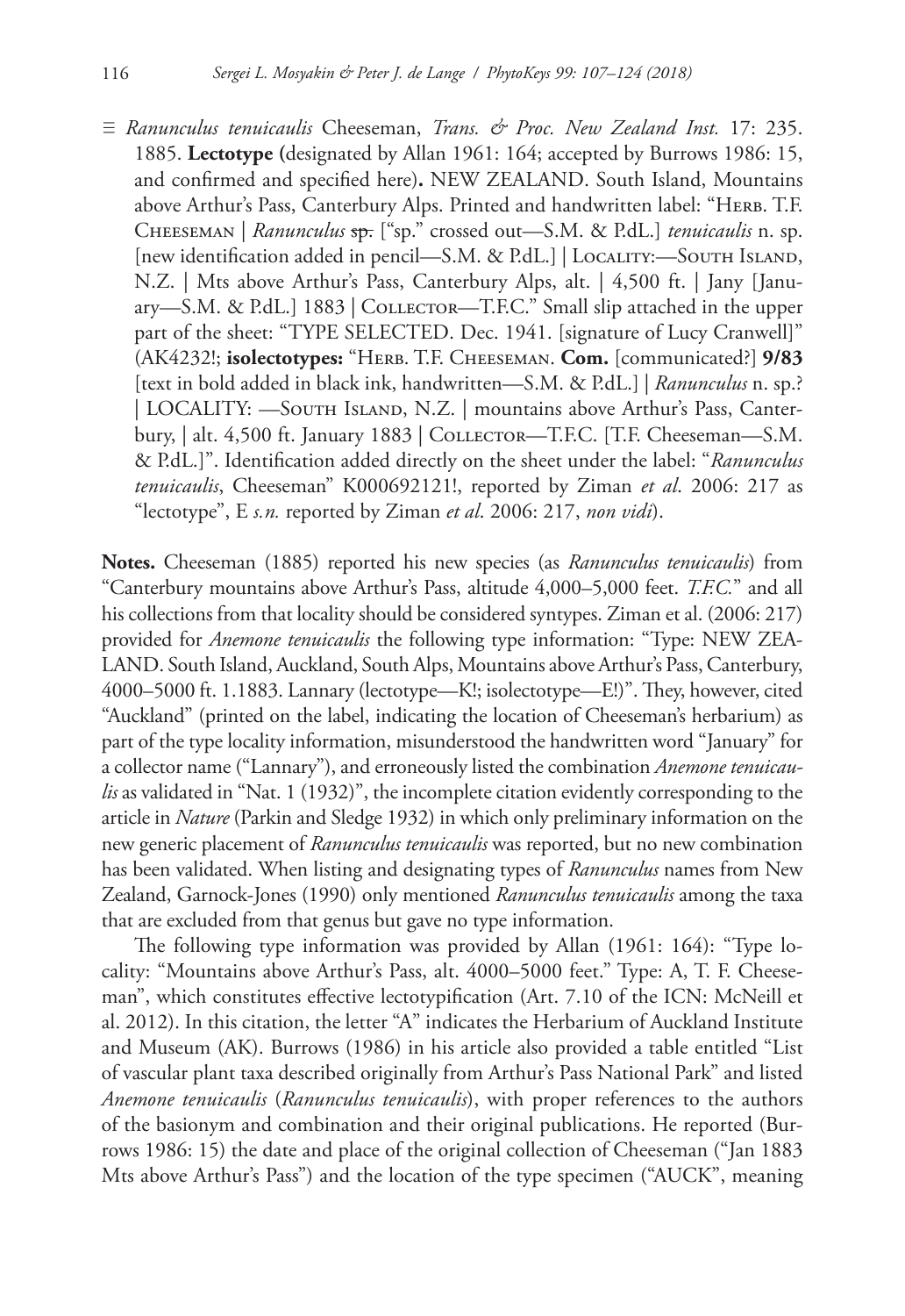"Auckland Institute & Museum [AK]"; see explanation in Burrows 1986: 17). Considering the lectotypification information provided above, the Kew specimen is not the lectotype of *Ranunculus tenuicaulis*, but an isolectotype.

There are several specimens of the species at AK collected by Cheeseman, e.g., AK4233, AK4234 (data and images available from the Auckland War Memorial Museum: <http://www.aucklandmuseum.com>), but only one collected in January 1883 near Arthur's Pass and matching other data provided by Allan (1961) and Burrows (1986). Lucy M. Cranwell, who incorporated the Cheeseman collections (ca. 10 000 specimens) into AK, in December 1941 annotated the specimen AK4232 as the type (see above), but her type designation was not formally published. It is documented (Goulding 1974, 1975, 1976) that Cheeseman exchanged herbarium specimens with several European, American, and Australian herbaria and individual botanists; thus, additional isolectotypes or syntypes could be found in some other collections, in addition to the specimens known to be at K and E.

#### **Acknowledgements**

The authors are grateful to Svetlana N. Ziman (Svitlana M. Zyman in Ukrainian transliteration; M.G. Kholodny Institute of Botany, Kyiv [Kiev], Ukraine) for discussing some issues of taxonomy of *Anemone* sensu lato, to Vasyl P. Heluta (M.G. Kholodny Institute of Botany, Mycology Department) for providing useful comments on parasitic fungi on *Anemone*, and to Samuli Lehtonen (University of Turku, Finland) and Peter Heenan (Botanical Consultant, Wildlands, New Zealand) for their valuable comments and suggestions in their open reviews of our manuscript. We also thank Jesse Bythell, John Barkla and Rowan Hindmarsh-Walls for permission to use their images of *Anemonastrum tenuicaule*, Pieter Pelser for permission to use his images of *A. antucense*, Heidi Meudt for her help with locating images, and Jeremy Rolfe for preparing the figures. The generous support of The Andrew W. Mellon Foundation for herbarium digitization projects at KW is gratefully acknowledged. Unitec Institute of Technology, Auckland, New Zealand funded publication of this paper.

#### **References**

Allan HH (1961) Flora of New Zealand, Vol. I. Government Printer, Wellington, liv + 1085 pp. Britton NL (1892) The American species of the genus *Anemone* and the genera which have been referred to it. Annals of the New York Academy of Sciences 6: 215–238. [https://nyaspubs.](https://nyaspubs.onlinelibrary.wiley.com/doi/abs/10.1111/j.1749-6632.1892.tb55404.x) [onlinelibrary.wiley.com/doi/abs/10.1111/j.1749-6632.1892.tb55404.x](https://nyaspubs.onlinelibrary.wiley.com/doi/abs/10.1111/j.1749-6632.1892.tb55404.x)

Burrows CJ (1986) Botany of Arthur's Pass National Park, South Island, New Zealand. I. History of botanical studies and checklist of the vascular flora. New Zealand Journal of Botany 24: 9–68.<https://www.tandfonline.com/doi/abs/10.1080/0028825X.1986.10409720>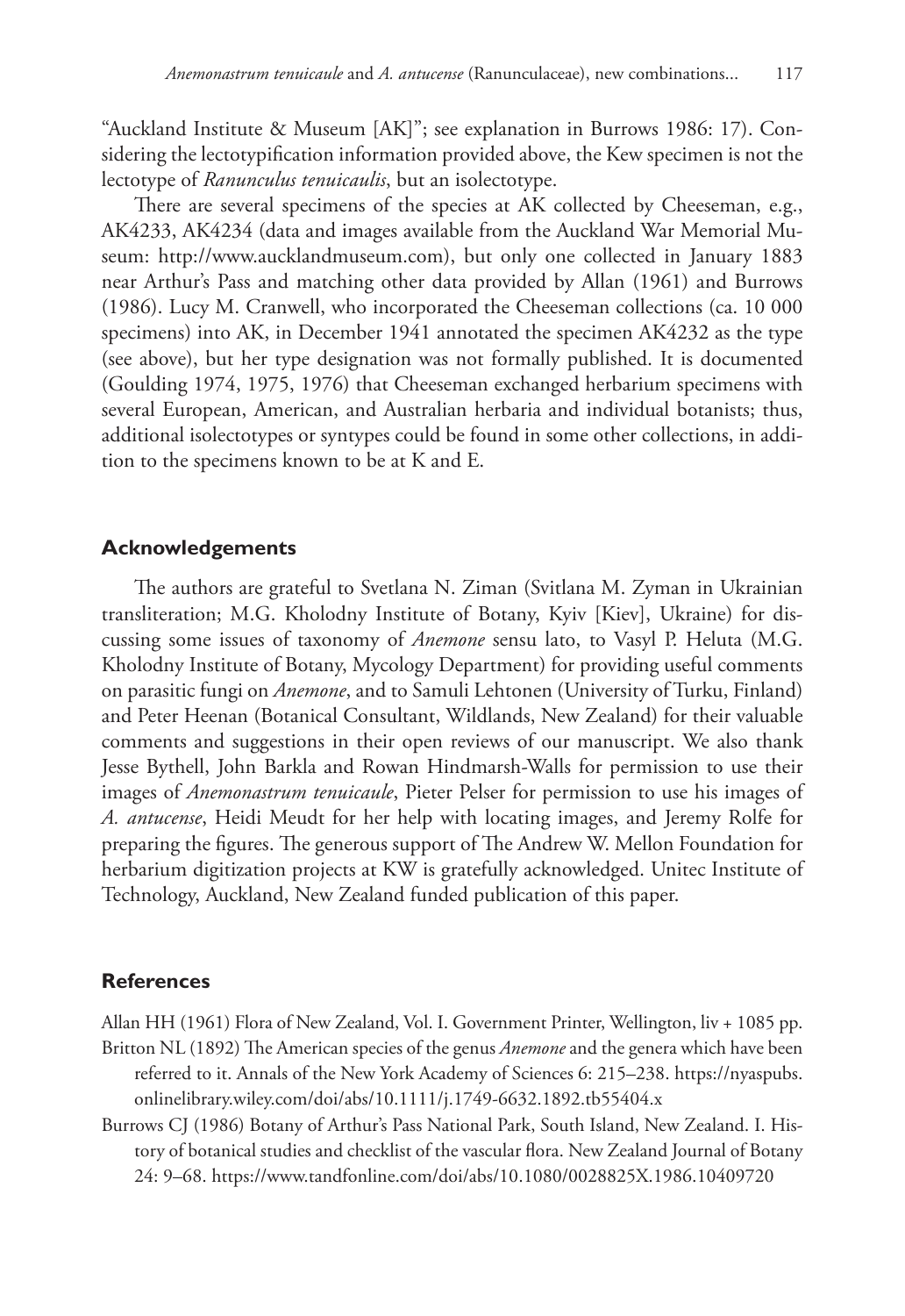- Cheeseman TF (1885 [1884]) New species of plants. Transactions and Proceedings of the New Zealand Institute 17: 235–236. [http://rsnz.natlib.govt.nz/volume/rsnz\\_17/](http://rsnz.natlib.govt.nz/volume/rsnz_17/rsnz_17_00_003820.html) [rsnz\\_17\\_00\\_003820.html](http://rsnz.natlib.govt.nz/volume/rsnz_17/rsnz_17_00_003820.html)
- Cheeseman TF (1906) Manual of the New Zealand flora [Ed. 1]. Government Printer, Wellington, 1199 pp. <https://doi.org/10.5962/bhl.title.12003>
- Cheeseman TF (1925) Manual of the New Zealand flora. [Ed. 2] Government Printer, Wellington, 1163 pp.
- Christenhusz MJM, Fay MF, Byng JW (Eds) (2018) The Global Flora. Vol. 4: Special Edition, GLOVAP Nomenclature Part 1. Plant Gateway Ltd., Bradford, United Kingdom, 155 pp.
- Cossard G, Sannier J, Sauquet H, Damerval C, Ronse De Craene L, Jabbour F, Nadot S (2016) Subfamilial and tribal relationships of Ranunculaceae: evidence from eight molecular markers. Plant Systematics and Evolution 302: 419–431. [https://doi.org/10.1007/s00606-](https://doi.org/10.1007/s00606-015-1270-6) [015-1270-6](https://doi.org/10.1007/s00606-015-1270-6)
- Czerepanov SK (1995) Vascular plants of Russia and adjacent states (the former USSR). Cambridge University Press, Cambridge & New York, 516 pp.
- de Lange PJ (2004, updated 2015) *Anemone tenuicaulis*. Fact sheet prepared for New Zealand Plant Conservation Network. [http://www.nzpcn.org.nz/flora\\_details.aspx?ID=220](http://www.nzpcn.org.nz/flora_details.aspx?ID=220) [accessed 03 March 2018]
- de Lange PJ, Rolfe JR (2010) New Zealand indigenous vascular plant checklist. New Zealand Plant Conservation Network, Wellington, 131 pp. [http://nzpcn.org.nz/publications/](http://nzpcn.org.nz/publications/de_Lange_PJ_and_Rolfe_J_2010.pdf) [de\\_Lange\\_PJ\\_and\\_Rolfe\\_J\\_2010.pdf](http://nzpcn.org.nz/publications/de_Lange_PJ_and_Rolfe_J_2010.pdf)
- de Lange PJ, Sawyer JWD, Rolfe JR (2006) New Zealand indigenous vascular plant checklist. New Zealand Plant Conservation Network, Wellington, 94 pp.
- de Lange PJ, Norton DA, Courtney SP, Heenan PB, Barkla JW, Cameron EK, Hitchmough R, Townsend AJ (2009) Threatened and uncommon plants of New Zealand (2008 revision). New Zealand Journal of Botany 47: 61–96. [https://www.tandfonline.com/doi/](https://www.tandfonline.com/doi/abs/10.1080/00288250909509794) [abs/10.1080/00288250909509794](https://www.tandfonline.com/doi/abs/10.1080/00288250909509794)
- de Lange PJ, Rolfe JR, Champion PD, Courtney SP, Heenan PB, Barkla JW, Cameron EK, Norton DA, Hitchmough RA (2013) Conservation status of New Zealand indigenous vascular plants, 2012. New Zealand Threat Classification Series 3. Department of Conservation, Wellington, 70 pp.<http://www.doc.govt.nz/Documents/science-and-technical/nztcs3entire.pdf>
- Denchev CM, Kakishima M, Harada Y (2000) Species of *Urocystis* (Ustilaginomycetes) on *Anemone* in Japan. Mycoscience 41: 449–454. [https://link.springer.com/article/10.1007/](https://link.springer.com/article/10.1007/BF02461663) [BF02461663](https://link.springer.com/article/10.1007/BF02461663)
- Denchev CM, McKenzie EHC, Denchev TT (2015) *Urocystis novae-zelandiae* (G. Cunn.) G. Cunn. In: The Global Fungal Red List Initiative. [http://iucn.ekoo.se/iucn/species\\_](http://iucn.ekoo.se/iucn/species_view/307495/) [view/307495/](http://iucn.ekoo.se/iucn/species_view/307495/) [accessed 5 March 2018]
- Duncan T, Keener CS (1991) A classification of the Ranunculaceae with special reference to the Western Hemisphere. Phytologia 70: 24–27. [http://agris.fao.org/agris-search/search.](http://agris.fao.org/agris-search/search.do?recordID=US9306539) [do?recordID=US9306539](http://agris.fao.org/agris-search/search.do?recordID=US9306539)
- Duretto MF (2009) Ranunculaceae, version 2009:1. In: Duretto MF (Ed.) Flora of Tasmania Online. Tasmanian Herbarium, Tasmanian Museum & Art Gallery, Hobart, 30 pp. <http://www.tmag.tas.gov.au/floratasmania> [accessed 5 March 2018]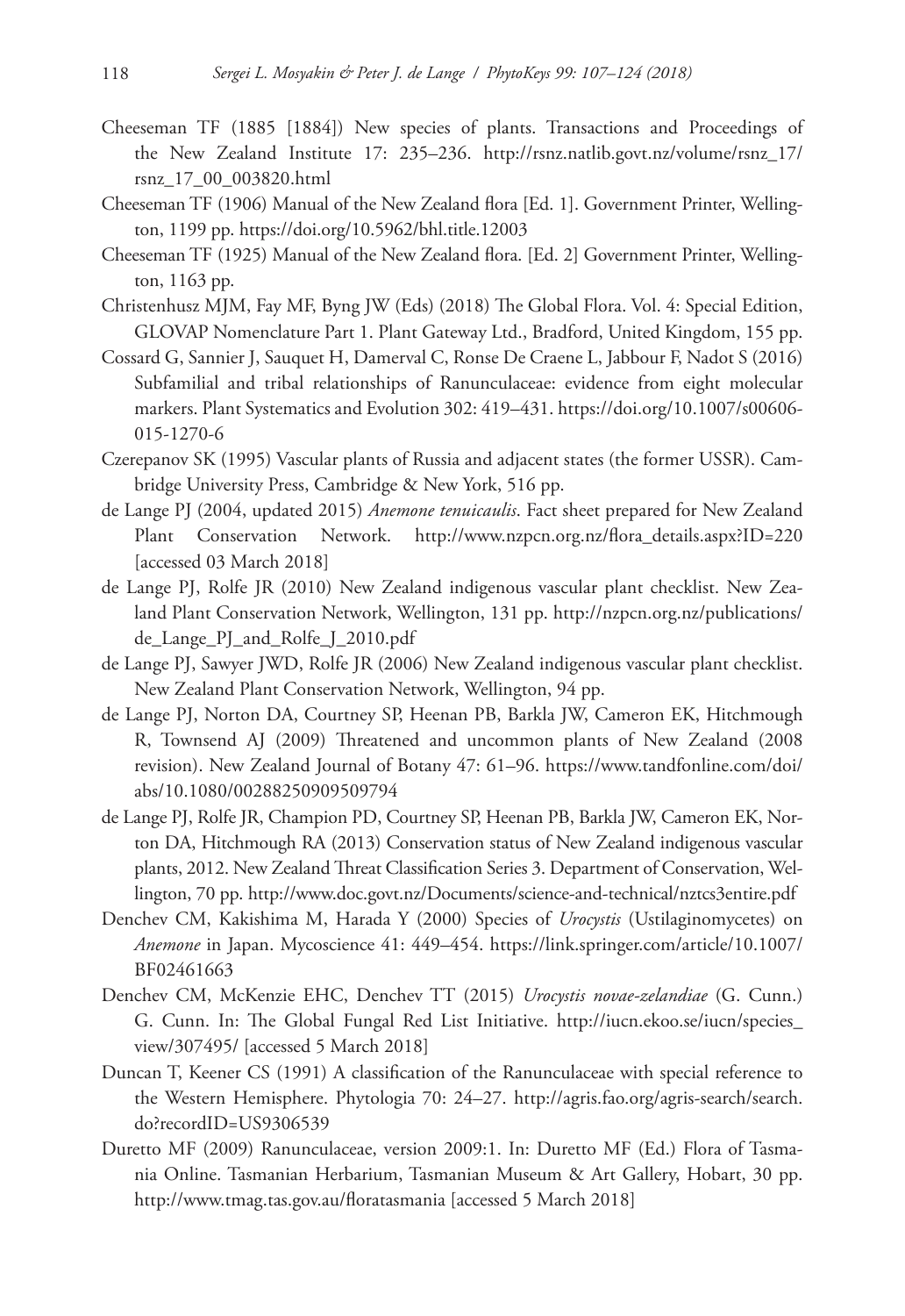- Dutton BE, Keener CS, Ford BA (1997) *Anemone*. In: Flora of North America Editorial Committee (Eds) Flora of North America North of Mexico, vol. 3. Oxford University Press, New York & Oxford, 139-158. [http://www.efloras.org/florataxon.aspx?flora\\_id=1&taxon\\_](http://www.efloras.org/florataxon.aspx?flora_id=1&taxon_id=101733) [id=101733](http://www.efloras.org/florataxon.aspx?flora_id=1&taxon_id=101733)
- Ehrendorfer F (1995) Evolutionary trends and patterns in the Anemoninae (Ranunculaceae). Plant Systematics and Evolution (Supplement) 9: 283–293. [https://link.springer.com/](https://link.springer.com/chapter/10.1007/978-3-7091-6612-3_29) [chapter/10.1007/978-3-7091-6612-3\\_29](https://link.springer.com/chapter/10.1007/978-3-7091-6612-3_29)
- Ehrendorfer F, Samuel R (2000) Comments on S.B. Hoot's interpretation of Southern Hemisphere relationships in *Anemone* (Ranunculaceae) based on molecular data [Am. J. Bot. 2000; 87(6, Suppl.), 154–155]. Taxon 49: 781–784. [DOI: 10.2307/1223978](https://doi.org/10.2307/1223978)
- Ehrendorfer F, Samuel R (2001) Contributions to a molecular phylogeny and systematics of *Anemone* and related genera (Ranunculaceae – Anemoninae). Acta Phytotaxonomica Sinica 39: 293–307. <http://www.plantsystematics.com/qikan/manage/wenzhang/f010052.pdf>
- Ehrendorfer F, Ziman SN, König C, Keener CS, Dutton BE, Tsarenko ON, Bulakh EV, Boşcaiu M, Médail F, Kästner A (2009) Taxonomic revision, phylogenetics and transcontinental distribution of *Anemone* section *Anemone* (Ranunculaceae). Botanical Journal of the Linnean Society 160: 312–354. <https://doi.org/10.1111/j.1095-8339.2009.00861.x>
- Eichler Hj, Jeanes JA (2007) *Anemone*. In: Wilson AJG (Ed.) Flora of Australia, Vol. 2: Winteraceae to Platanaceae. ABRS/CSIRO Publishing, Melbourne, 296–297. [http://www.](http://www.environment.gov.au/system/files/pages/bf97195f-fe6d-4017-ac00-e16cd0249814/files/flora-australia-02-winteraceae-platanaceae.pdf) [environment.gov.au/system/files/pages/bf97195f-fe6d-4017-ac00-e16cd0249814/files/](http://www.environment.gov.au/system/files/pages/bf97195f-fe6d-4017-ac00-e16cd0249814/files/flora-australia-02-winteraceae-platanaceae.pdf) [flora-australia-02-winteraceae-platanaceae.pdf](http://www.environment.gov.au/system/files/pages/bf97195f-fe6d-4017-ac00-e16cd0249814/files/flora-australia-02-winteraceae-platanaceae.pdf)
- Elliott AC (2016) Systematics of Clematis in Nepal, the evolution of tribe Anemoneae DC. (Ranunculaceae) and phylogeography and the dynamics of speciation in the Himalaya. PhD thesis, University of Edinburgh, Royal Botanic Garden, Edinburgh, 257 pp. [https://](https://www.era.lib.ed.ac.uk/handle/1842/20417) [www.era.lib.ed.ac.uk/handle/1842/20417](https://www.era.lib.ed.ac.uk/handle/1842/20417)
- Fu D, Robinson OR (2001) *Hepatica*. In: Wu ZY, Raven PH, Hong DY (Eds) Flora of China, Vol. 6. Science Press, Beijing & Missouri Botanical Garden Press, St. Louis, 328. [http://](http://www.efloras.org/florataxon.aspx?flora_id=2&taxon_id=115124) [www.efloras.org/florataxon.aspx?flora\\_id=2&taxon\\_id=115124](http://www.efloras.org/florataxon.aspx?flora_id=2&taxon_id=115124)
- Garnock-Jones PJ (1990) Typification of *Ranunculus* names in New Zealand (Ranunculaceae). New Zealand Journal of Botany 28: 115–123. [https://www.tandfonline.com/doi/abs/10.1](https://www.tandfonline.com/doi/abs/10.1080/0028825X.1990.10412351) [080/0028825X.1990.10412351](https://www.tandfonline.com/doi/abs/10.1080/0028825X.1990.10412351)
- Goulding JH (1974) Notes on the Cheeseman Herbarium: Part 1. Exchange with U.S.A. herbaria before 1900. Records of the Auckland Institute and Museum 11: 105–117.
- Goulding JH (1975) Notes on the Cheeseman Herbarium: Part 2. Exchange with European herbaria before 1900. Records of the Auckland Institute and Museum 12: 95–120.
- Goulding JH (1976) Notes on the Cheeseman Herbarium: Part 3. Exchange with Australian herbaria from before 1900 to 1923. Records of the Auckland Institute and Museum 13: 101–108.
- Hair JB (1963) Contributions to a chromosome atlas of the New Zealand flora—6. New Zealand Journal of Botany 1: 243–257. [https://www.tandfonline.com/doi/abs/10.1080/0028](https://www.tandfonline.com/doi/abs/10.1080/0028825X.1963.10428997) [825X.1963.10428997](https://www.tandfonline.com/doi/abs/10.1080/0028825X.1963.10428997)
- Hitchmough R, Bull L, Cromarty P (Compilers) (2007) New Zealand Threat Classification System lists. Department of Conservation, Wellington, 194 pp. [http://www.doc.govt.nz/](http://www.doc.govt.nz/Documents/science-and-technical/sap236.pdf) [Documents/science-and-technical/sap236.pdf](http://www.doc.govt.nz/Documents/science-and-technical/sap236.pdf)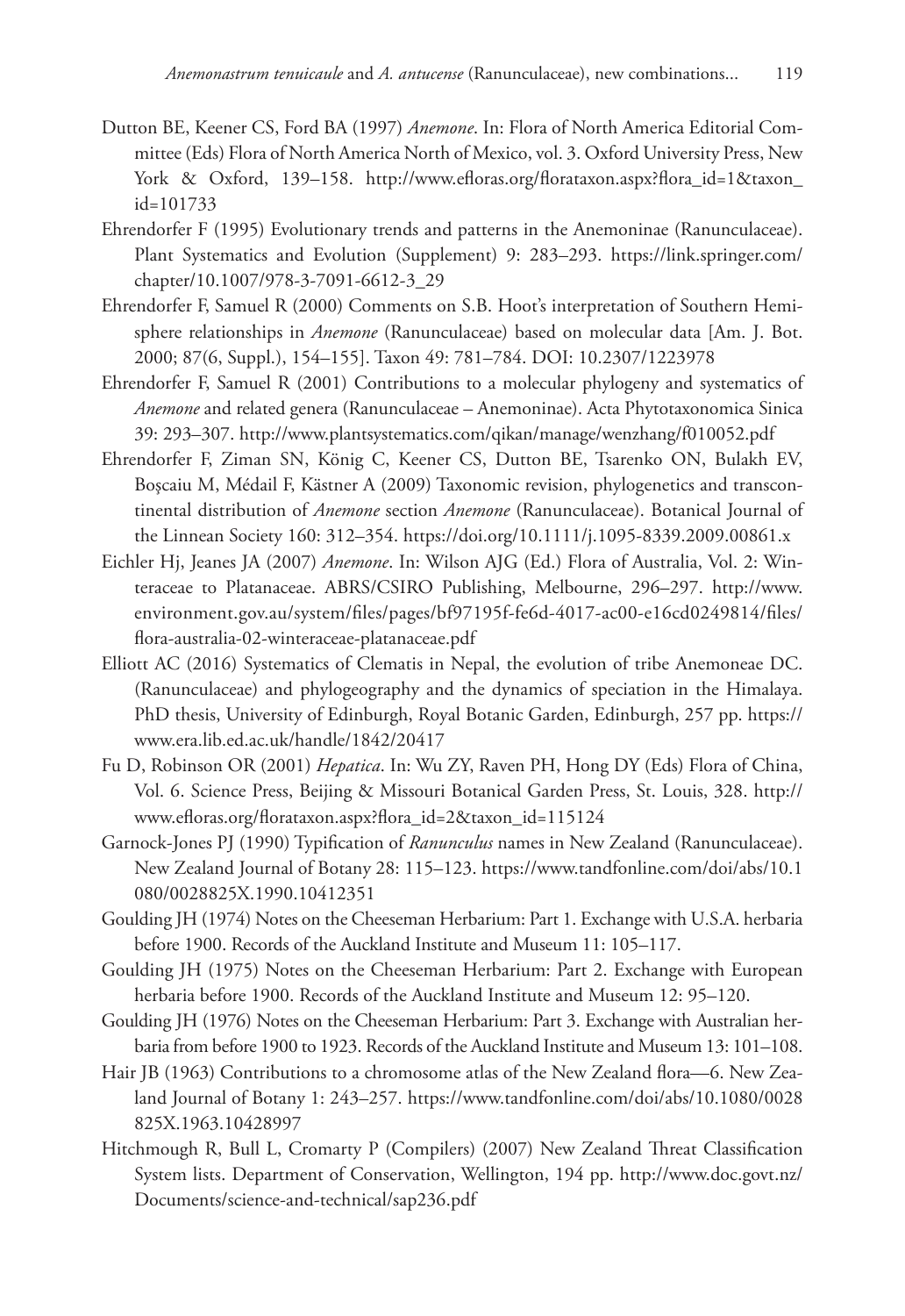- Heenan PB, McGlone MS (2013) Evolution of New Zealand alpine and open-habitat plant species during the late Cenozoic. New Zealand Journal of Ecology 37: 105-113. [https://](https://newzealandecology.org/system/files/articles/NZJEcol37_1_105.pdf) [newzealandecology.org/system/files/articles/NZJEcol37\\_1\\_105.pdf](https://newzealandecology.org/system/files/articles/NZJEcol37_1_105.pdf)
- Holub J (1973) New names in Phanerogamae 2. Folia Geobotanica & Phytotaxonomica (Praha) 8(2): 155–179. <https://link.springer.com/article/10.1007/BF02854562>
- Holub J (1974) New names in Phanerogamae 3. Folia Geobotanica & Phytotaxonomica (Praha) 9(3): 261–275. <https://link.springer.com/article/10.1007/BF02853148>
- Hooker WJ (1840) Icones Plantarum; or Figures, with brief descriptive characters and remarks of new or rare plants, selected from the author's herbarium, Vol. 3. Longman, Orme, Brown, Green, and Longmans, London, 201–300.
- Hoot SB (1995) Phylogenetic relationships in *Anemone* (Ranunculaceae) based on DNA restriction site variation and morphology. Plant Systematics and Evolution (Supplement) 9: 295–300. [https://link.springer.com/chapter/10.1007/978-3-7091-6612-3\\_30](https://link.springer.com/chapter/10.1007/978-3-7091-6612-3_30)
- Hoot SB, Reznicek AA, Palmer JD. (1994) Phylogenetic relationships in *Anemone* (Ranunculaceae) based on morphology and chloroplast DNA. Systematic Botany 19: 169–200. <http://agris.fao.org/agris-search/search.do?recordID=US9445432>
- Hoot SB, Meyer KM, Manning JC (2012) Phylogeny and reclassification of *Anemone* (Ranunculaceae), with an emphasis on Austral species. Systematic Botany 37: 139–152. [https://](https://doi.org/10.1600/036364412X616729) [doi.org/10.1600/036364412X616729](https://doi.org/10.1600/036364412X616729)
- Huynh K-L (1970) Pollen and the origin of the Australasian Anemones (Ranunculaceae). Botanical Journal of the Linnean Society 63: 91–93. [https://doi.org/10.1111/j.1095-8339.1970.](https://doi.org/10.1111/j.1095-8339.1970.tb02305.x) [tb02305.x](https://doi.org/10.1111/j.1095-8339.1970.tb02305.x)
- Jiang N, Zhou Z, Yang J-B, Zhang S-D, Guan K-Y, Tan Y-H, Yu W-B (2017) Phylogenetic reassessment of tribe Anemoneae (Ranunculaceae): Non-monophyly of *Anemone* s.l. revealed by plastid datasets. PLoS ONE 12: e0174792.<https://doi.org/10.1371/journal.pone.0174792>
- Juzepczuk SV (1937) *Anemone*, *Hepatica*, *Pulsatilla*. In: Komarov VL, Schischkin BK (Eds) Flora of the USSR, vol. 7. Editio Academiae Scientiarum URSS, Moscow & Leningrad, 236–307. [In Russian]
- Kirk T (1899) The Students' Flora of New Zealand and the outlying islands. John Mackay, Government Printer, Wellington, 408 pp. <https://doi.org/10.5962/bhl.title.54373>
- Lehtonen S, Christenhusz MJM, Falck D. (2016) Sensitive phylogenetics of *Clematis* and its position in Ranunculaceae. Botanical Journal of the Linnean Society 182: 825–867. [https://](https://doi.org/10.1111/boj.12477) [doi.org/10.1111/boj.12477](https://doi.org/10.1111/boj.12477)
- Liro JI (1922) Über die Gattung *Tuburcinia* Fries. Annales Universitatis Fennicae Aboensis, Ser. A, 1(1): 1–153.
- Löve Á, Löve D (1975) Nomenclatural notes on Arctic plants. Botaniska Notiser 128 [1976]: 497–525.
- Luferov AN (2004) A taxonomic synopsis of Ranunculaceae of the Far East of Russia [In Russian: Таксономический конспект лютиковых (Ranunculaceae) Дальнего Востока России]. Turczaninowia 7: 5–84. [In Russian]
- Lutz M, Vánky K, Piątek M. (2012) *Shivasia* gen. nov. for the Australasian smut *Ustilago solida* that historically shifted through five different genera. IMA Fungus 3: 143–154. [https://doi.](https://doi.org/10.5598/imafungus.2012.03.02.06) [org/10.5598/imafungus.2012.03.02.06](https://doi.org/10.5598/imafungus.2012.03.02.06)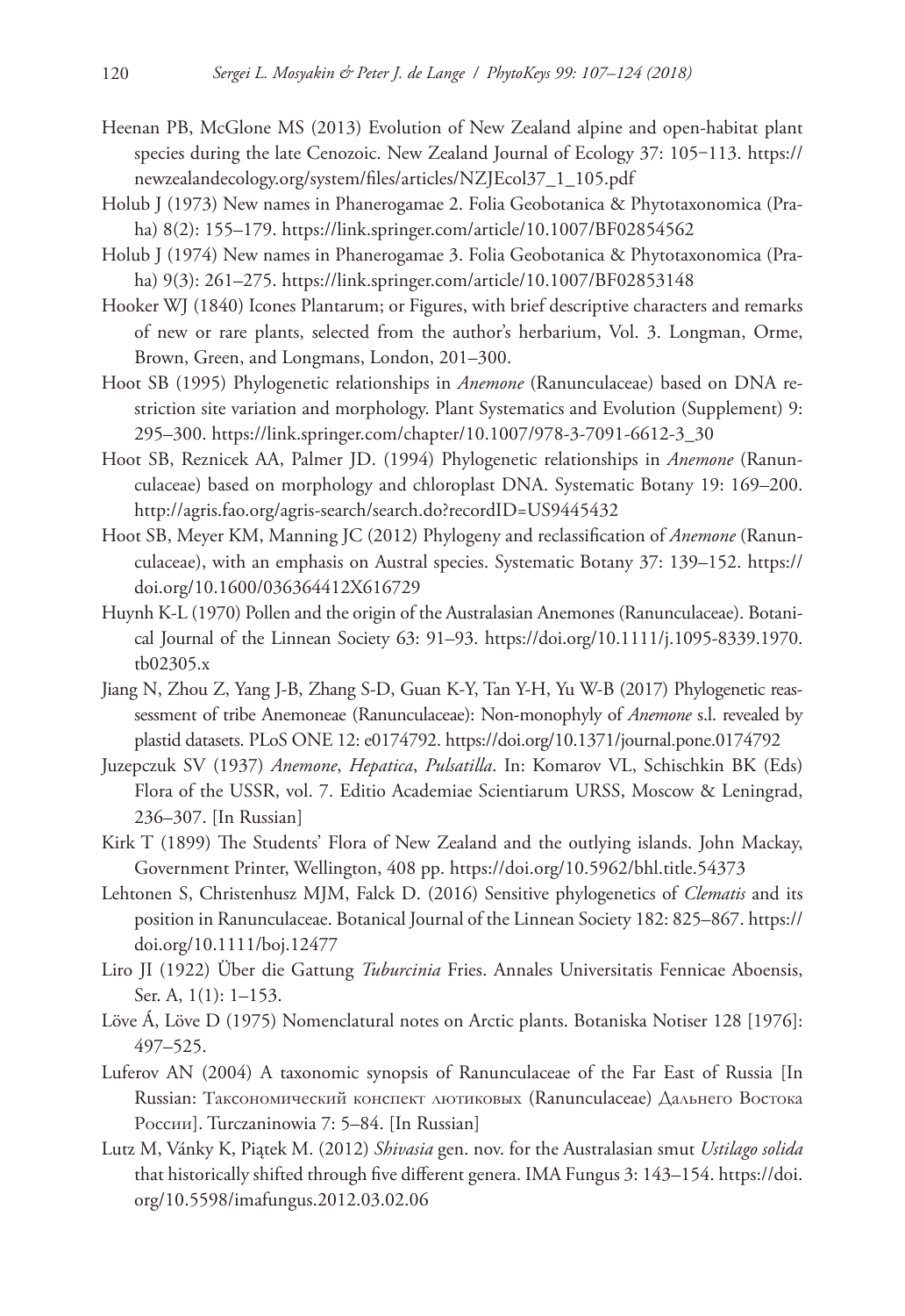- Macphail MK (1997) Comment on M. Pole (1994): the New Zealand flora–entirely long-distance dispersal? Journal of Biogeography 24: 113–117. [https://doi.](https://doi.org/10.1111/j.1365-2699.1997.tb00055.x) [org/10.1111/j.1365-2699.1997.tb00055.x](https://doi.org/10.1111/j.1365-2699.1997.tb00055.x)
- Malyshev LI (2012) Ranunculaceae. In: Baikov KS (Ed.) Conspectus Florae Rossiae Asiaticae: Plantae Vasculares [In Russian: Конспект флоры Азиатской России: сосудистые растения]. Publishing House of the Siberian Branch of the Russian Academy of Sciences, Novosibirsk, 31–55. [In Russian]
- McKenzie EHC, Vánky K (2001) Smut fungi of New Zealand: An introduction, and list of recorded species. New Zealand Journal of Botany 39: 501–515. [https://doi.org/10.1080/](https://doi.org/10.1080/0028825X.2001.9512753) [0028825X.2001.9512753](https://doi.org/10.1080/0028825X.2001.9512753)
- McNeill J, Barrie FR, Buck WR, Demoulin V, Greuter W, Hawksworth DL, Herendeen PS, Knapp S, Marhold K, Prado J, Prud'homme van Reine WF, Smith GF, Wiersema JH, Turland NJ (Eds) (2012) International Code of Nomenclature for algae, fungi, and plants (Melbourne Code): Adopted by the eighteenth International Botanical Congress Melbourne, Australia, July 2011. Regnum Vegetabile 154: 1–274.<http://www.iapt-taxon.org/historic/2012.htm>
- Meudt HM (2006) Monograph of *Ourisia* (Plantaginaceae). Systematic Botany Monographs 77: 1–188.<http://www.jstor.org/stable/25027948>
- Meyer KM, Hoot SB, Arroyo MT. (2010) Phylogenetic affinities of South American *Anemone* (Ranunculaceae), including the endemic segregate genera, *Barneoudia* and *Oreithales*. International Journal of Plant Sciences 171: 323–331. <https://doi.org/10.1086/650153>
- Moar NT (1993) Pollen grains of New Zealand dicotyledonous plants. Manaaki Whenua Press, Lincoln, New Zealand, 200 pp.
- Mosyakin SL (2016) Nomenclatural notes on North American taxa of *Anemonastrum* and *Pulsatilla* (Ranunculaceae), with comments on the circumscription of *Anemone* and related genera. Phytoneuron 2016-79: 1–12. [http://www.phytoneuron.net/2016Phytoneuron/79PhytoN-](http://www.phytoneuron.net/2016Phytoneuron/79PhytoN-Anemonastrum.pdf)[Anemonastrum.pdf](http://www.phytoneuron.net/2016Phytoneuron/79PhytoN-Anemonastrum.pdf)
- Mosyakin SL, Bezusko LG, Mosyakin AS (2007) Origins of native vascular plants of Antarctica: Comments from a historical phytogeography viewpoint. Cytology and Genetics 41: 308–316.<https://doi.org/10.3103/S009545270705009X>
- Parkin J, Sledge WA (1932) A genus of Ranunculaceae hitherto unrecorded for New Zealand. Nature 130(3270): 23–24.<https://doi.org/10.1038/130023b0>
- Parkin J, Sledge WA (1935) An *Anemone* from New Zealand: a plant hitherto regarded as a species of *Ranunculus*. Botanical Journal of the Linnean Society 49: 645–651. [https://doi.](https://doi.org/10.1111/j.1095-8339.1935.tb01343.x) [org/10.1111/j.1095-8339.1935.tb01343.x](https://doi.org/10.1111/j.1095-8339.1935.tb01343.x)
- Pfosser M, Sun B-Y, Stuessy TF, Jang Ch-G, Guo Y-P, Taejin K, Hwan KC, Kato H, Sugawara T (2011) Phylogeny of *Hepatica* (Ranunculaceae) and origin of *Hepatica maxima* Nakai endemic to Ullung Island, Korea. Stapfia 95: 16–27. [https://www.zobodat.at/pdf/STAP-](https://www.zobodat.at/pdf/STAPFIA_0095_0016-0027.pdf)[FIA\\_0095\\_0016-0027.pdf](https://www.zobodat.at/pdf/STAPFIA_0095_0016-0027.pdf)
- Piątek M (2007) Reassessment of the smut fungi infecting *Anemone* in southern South America. Polish Botanical Journal 52: 93–97. [http://bomax.botany.pl/cgi-bin/pubs/data/arti](http://bomax.botany.pl/cgi-bin/pubs/data/article_pdf?id=1754)[cle\\_pdf?id=1754](http://bomax.botany.pl/cgi-bin/pubs/data/article_pdf?id=1754)
- Poeppig EF (1833) Fragmentum Synopseos Plantarum Phanerogamum ab Auctore Annis MD-CCCXXVII ad MDCCCXXIX in Chile lectarum. Typis Elberti, Lipsiae [Leipzig], 30 pp.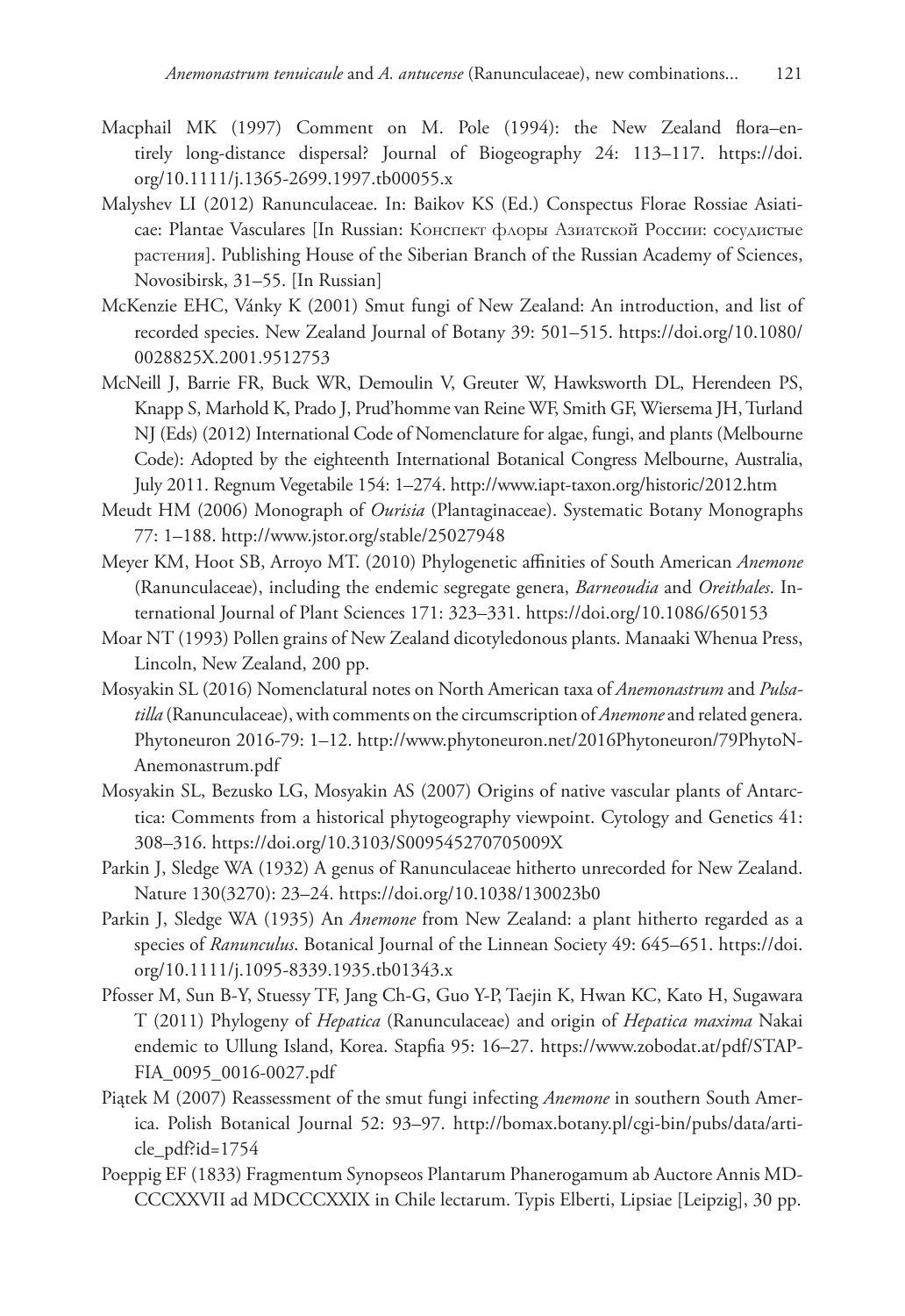- Pole M (1994) The New Zealand flora—entirely long-distance dispersal? Journal of Biogeography 21: 625–635.<https://doi.org/10.2307/2846036>
- Raus T (2011a) Ranunculaceae: *Anemonastrum*. In: Greuter W, Raab-Straube E von (Eds) Euro+Med Notulae 5. Willdenowia 41: 129–138. <https://doi.org/10.3372/wi.41.41117>
- Raus T (2011b) Ranunculaceae: *Anemonastrum*. In: Greuter W, Raus T (Eds) Med-Checklist Notulae 30. Willdenowia 41: 311–328. <https://doi.org/10.3372/wi.41.41213>
- Raven PH (1973) Evolution of the subalpine and alpine plant groups in New Zealand. New Zealand Journal of Botany 11(2): 177–200. [https://doi.org/10.1080/002882](https://doi.org/10.1080/0028825X.1973.10430272) [5X.1973.10430272](https://doi.org/10.1080/0028825X.1973.10430272)
- Sanmartín I, Wanntorp L, Winkworth RC (2007) West Wind Drift revisited: testing for directional dispersal in the Southern Hemisphere using event-based tree fitting. Journal of Biogeography 34: 398–416.<https://doi.org/10.1111/j.1365-2699.2006.01655.x>
- Schönberger I, Wilton AD, Boardman KF, Breitwieser I, Cochrane M, de Lange PJ, de Pauw B, Fife AJ, Ford KA, Gibb ES, Glenny DS, Korver MA, Novis PM, Prebble JM, Redmond DN, Smissen RD, Tawiri K (2017) Checklist of the New Zealand Flora – Seed Plants. Lincoln, Manaaki Whenua – Landcare Research, 393 pp.<http://dx.doi.org/10.7931/P1D33B>
- Schuettpelz EJ, Hoot SB (2000) Phylogeny and biogeography of *Anemone* (Ranunculaceae) in the Southern Hemisphere based on molecular data. American Journal of Botany 87(6, supplement): 154–155.
- Schuettpelz E, Hoot SB (2004) Phylogeny and biogeography of *Caltha* (Ranunculaceae) based on chloroplast and nuclear DNA sequences. American Journal of Botany 91: 247–253. <https://doi.org/10.3732/ajb.91.2.247>
- Schuettpelz E, Hoot SB, Samuel R, Ehrendorfer F (2002) Multiple origins of Southern Hemisphere *Anemone* (Ranunculaceae) based on plastid and nuclear sequence data. Plant Systematics and Evolution 231: 143–151. [https://link.springer.com/article/10.1007/](https://link.springer.com/article/10.1007/s006060200016) [s006060200016](https://link.springer.com/article/10.1007/s006060200016)
- Simpson MG, Johnson LA, Villaverde T, Guilliams CM (2017) American amphitropical disjuncts: Perspectives from vascular plant analyses and prospects for future research. American Journal of Botany 104: 1600–1650.<https://doi.org/10.3732/ajb.1700308>
- Starodubtsev VN (1989) New taxa of the subtribe Anemoninae (Ranunculaceae). Botanicheskii Zhurnal 74: 1344–1346. [In Russian]
- Starodubtsev VN (1991) Anemones: systematics and evolution. Nauka, Leningrad, 198 pp. [In Russian]
- Starodubtsev VN (1995). *Anemone*, *Anemonidium*, *Anemonastrum*, *Arsenjevia*, *Anemonoides*, *Pulsatilla*. In: Charkevicz [Kharkevich] SS (Ed.) Plantae Vasculares Orientis Extremi Sovietici, Vol. 7. Nauka, St. Petersburg, 68–93. [In Russian]
- Steyermark JA, Steyermark CS (1960) *Hepatica* in North America. Rhodora 62 (No. 740): 223–232.
- Tamura M (1993) Ranunculaceae. In: Kubitzki K, Rohwer JG, Bittrich V (Eds) The families and genera of vascular plants, Vol. 2: Flowering Plants. Dicotyledons. Magnoliid, Hamamelid and Caryophyllid Families. Springer, Berlin, Heidelberg & New York, 563–583. [https://doi.org/10.1007/978-3-662-02899-5\\_67](https://doi.org/10.1007/978-3-662-02899-5_67)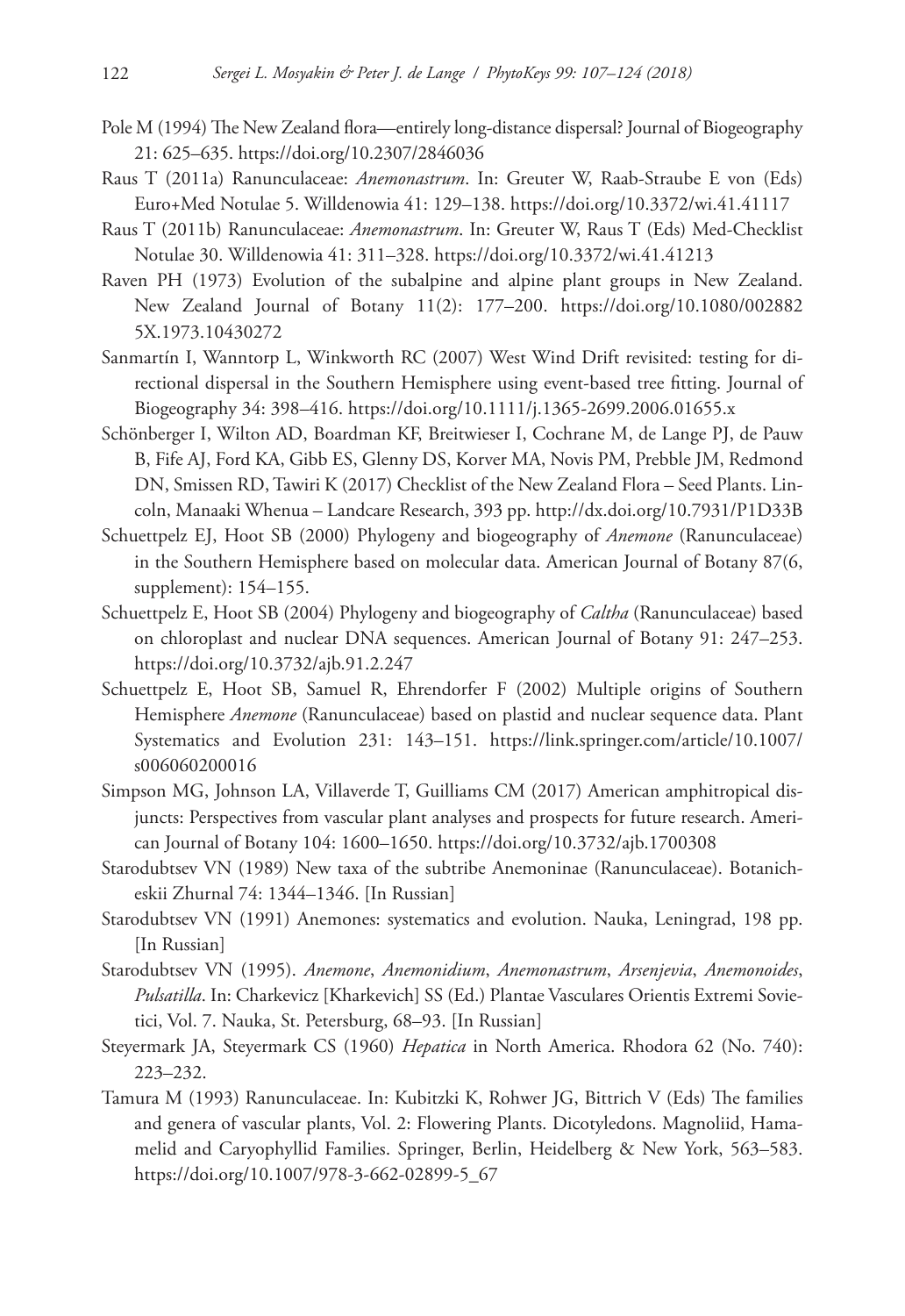- Tamura M (1995) Phylogeny and classification of the Ranunculaceae. Plant Systematics and Evolution (Supplement) 9: 201–206. [https://link.springer.com/chap](https://link.springer.com/chapter/10.1007/978-3-7091-6612-3_20)[ter/10.1007/978-3-7091-6612-3\\_20](https://link.springer.com/chapter/10.1007/978-3-7091-6612-3_20)
- Thiers B (2018–onward) Index Herbariorum. A Global Directory of Public Herbaria and Associated Staff. New York Botanical Garden's Virtual Herbarium. [http://sweetgum.nybg.](http://sweetgum.nybg.org/science/ih) [org/science/ih](http://sweetgum.nybg.org/science/ih) [accessed 05 February 2018]
- Thorsen MJ, Dickinson KJM, Seddon PJ (2009) Seed dispersal systems in the New Zealand flora. Perspectives in Plant Ecology, Evolution and Systematics 11: 285–309. [https://doi.](https://doi.org/10.1016/j.ppees.2009.06.001) [org/10.1016/j.ppees.2009.06.001](https://doi.org/10.1016/j.ppees.2009.06.001)
- Tutin TG, Chater AO (1993) *Anemone*, *Hepatica*. In: Tutin TG, Burges NA, Chater AO, Edmondson JR, Heywood VH, Moore DM, Valentine DH, Walters SM, Webb DA (Eds) Flora Europaea. Ed. 2, Vol. 1. Cambridge University Press, Cambridge & New York, 262–264.
- Tzvelev NN (2012) *Anemonastrum*, *Anemone*, *Anemonidium*, *Anemonoides*, *Pulsatilla*, *Hepatica*. In: Tzvelev NN, Geltman DV (Eds) Conspectus Florae Europae Orientalis, Vol. 1. KMK Scientific Press, Moscow & St. Petersburg, 111–118. AO, Edmondson
- Uotila P (2001) *Anemone*, *Anemonidium*, *Hepatica*. In: Jonsell B (Ed.) Flora Nordica. Vol. 2. The Bergius Foundation, Royal Swedish Academy of Sciences, Stockholm, 300–305, 310–311.
- Vánky K, McKenzie EHC (2002) Smut fungi of New Zealand [Fungi of New Zealand, vol. 2]. Fungal Diversity Research Series 8: 1–259. [https://www.landcareresearch.co.nz/publica](https://www.landcareresearch.co.nz/publications/books/fungi-of-nz-series/fungi-of-new-zealand-volume-2)[tions/books/fungi-of-nz-series/fungi-of-new-zealand-volume-2](https://www.landcareresearch.co.nz/publications/books/fungi-of-nz-series/fungi-of-new-zealand-volume-2)
- Wang WT, Ziman SN, Dutton BE (2001) *Anemone*. In: Wu ZY, Raven PH, Hong DY (Eds) Flora of China. Vol. 6. Science Press, Beijing & Missouri Botanical Garden Press, St. Louis, 307–328. [http://www.efloras.org/florataxon.aspx?flora\\_id=2&taxon\\_id=101733](http://www.efloras.org/florataxon.aspx?flora_id=2&taxon_id=101733)
- Wang W, Lu AM, Ren Y, Endress ME, Chen ZD (2009) Phylogeny and classification of Ranunculales: evidence from four molecular loci and morphological data. Perspectives in Plant Ecology, Evolution and Systematics 11: 81–110. [https://doi.org/10.1016/j.](https://doi.org/10.1016/j.ppees.2009.01.001) [ppees.2009.01.001](https://doi.org/10.1016/j.ppees.2009.01.001)
- Wardle P, Ezcurra C, Ramírez C, Wagstaff S (2001) Comparison of the flora and vegetation of the southern Andes and New Zealand. New Zealand Journal of Botany 39(1): 69–108. <https://doi.org/10.1080/0028825X.2001.9512717>
- Webb CJ, Sykes WR, Garnock-Jones PJ (1988) Flora of New Zealand. Vol. 4. Botany Division, DSIR, Christchurch, 1365 pp.
- Winkworth RC, Hennion F, Prinzing A, Wagstaff SJ (2015) Explaining the disjunct distributions of austral plants: the roles of Antarctic and direct dispersal routes. Journal of Biogeography 42: 1197–1209.<https://doi.org/10.1111/jbi.12522>
- Winkworth RC, Robertson AW, Ehrendorfer F, Lockhart PJ (1999). The importance of dispersal and recent speciation in the flora of New Zealand. Journal of Biogeography 26: 1323–1325.<https://doi.org/10.1046/j.1365-2699.1999.00392.x>
- Winkworth RC, Wagstaff SJ, Glenny D, Lockhart PJ (2002) Plant dispersal N.E.W.S. from New Zealand. Trends in Ecology and Evolution 17: 514–520. [https://doi.org/10.1016/](https://doi.org/10.1016/S0169-5347(02)02590-9) [S0169-5347\(02\)02590-9](https://doi.org/10.1016/S0169-5347(02)02590-9)